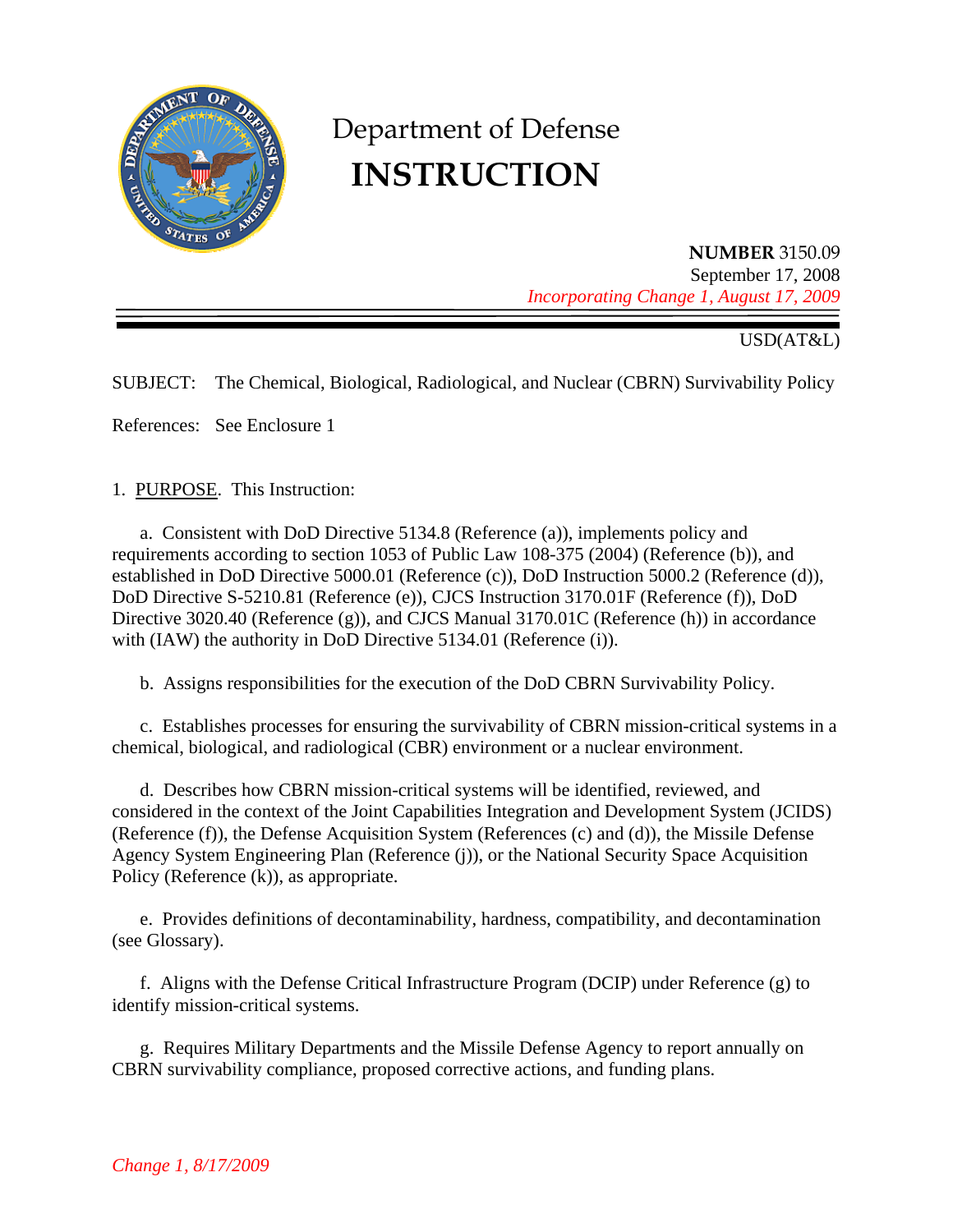h. Establishes the CBRN Survivability Oversight Group (CSOG). The purpose of CSOG is to review and monitor the execution of the DoD CBRN Survivability Policy.

#### 2. APPLICABILITY. This Instruction applies to:

 a. The Office of the Secretary of Defense, the Military Departments, the Office of the Chairman of the Joint Chiefs of Staff and the Joint Staff, the Combatant Commands, the Office of the Inspector General of the Department of Defense, the Defense Agencies, the DoD Field Activities, and all other organizational entities within the Department of Defense (hereafter referred to collectively as the "DoD Components").

b. All CBRN mission-critical systems regardless of Acquisition Category (ACAT).

3. POLICY. It is DoD policy that:

 a. CBRN survivability will require DoD CBRN mission-critical systems be CBRN survivable IAW their capabilities documents' survivability requirements. The attributes and values establishing the threshold and objective requirements will be clearly stated in the capability development documents (CDD(s)) and capability production documents (CPD(s)). CBRN survivability of DoD CBRN mission-critical systems will be accomplished by material measures or remediation of vulnerabilities through tactics, techniques, and procedures (TTP) throughout the systems' life cycles, and by regularly assessing whether the systems are survivable.

 b. CBRN survivability may be achieved by hardening, TTP, or another mitigation procedure as funding allows. All CBRN mission-critical systems under development, as a part of a DoD Acquisition Program, are required to address CBRN survivability at each milestone. Legacy CBRN mission-critical systems undergoing a capabilities document review are also required to address CBRN survivability. All other legacy CBRN mission-critical systems may be made CBRN survivable.

 c. For nuclear command and control (NC2) system facilities and equipment, CBRN missioncritical systems must be nuclear hardened and have a continuing hardness maintenance and hardness surveillance (HM/HS) program (see Reference (e), CJCS Instruction 3222.01A (Reference (l)), and CJCS Instruction 6810.01A (Reference (m)).

4. RESPONSIBILITIES. See Enclosure 2.

5. PROCEDURES. See Enclosure 3.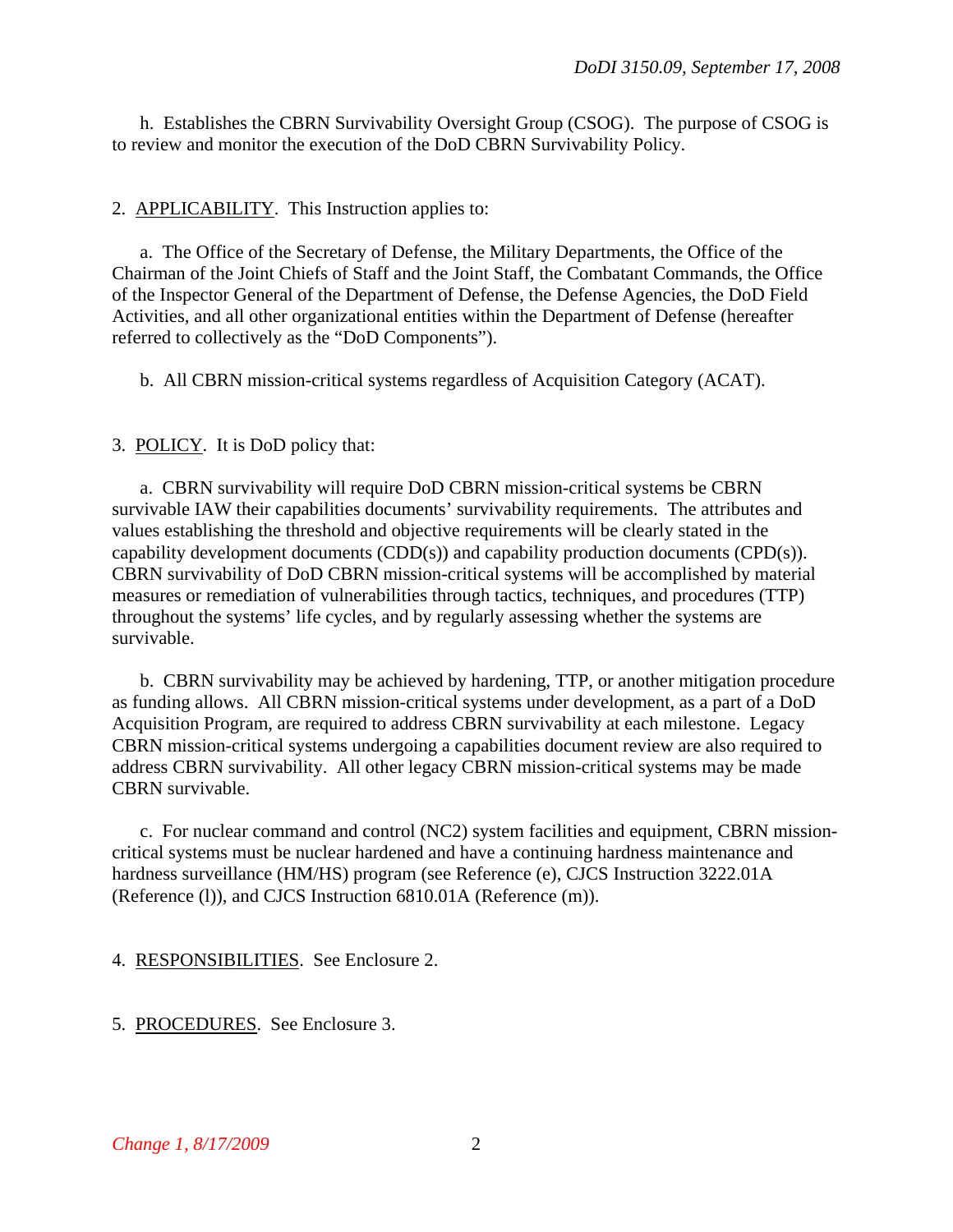6. INFORMATION REQUIREMENTS. The reporting requirements in this Instruction have been assigned Report Control Symbol (RCS) DD-AT&L(A) 2330 IAW DoD 8910.1-M (Reference (n)).

7. RELEASABILITY. UNLIMITED. This Instruction is approved for public release. Copies may be obtained through the Internet from the DoD Issuances Web Site at http://www.dtic.mil/whs/directives.

8. EFFECTIVE DATE. This Instruction is effective immediately.

., V John  $\frac{1}{\sqrt{2}}$  oung/Jr.

Under Secretary of Defense for Acquisition, Technology and Logistics

Enclosures

- 1. References
- 2. Responsibilities
- 3. Procedures
- 4. CBRN CSOG

 5. Representative Mission-Critical and CBRN Mission-Critical Survivability Decision Tool **Glossary**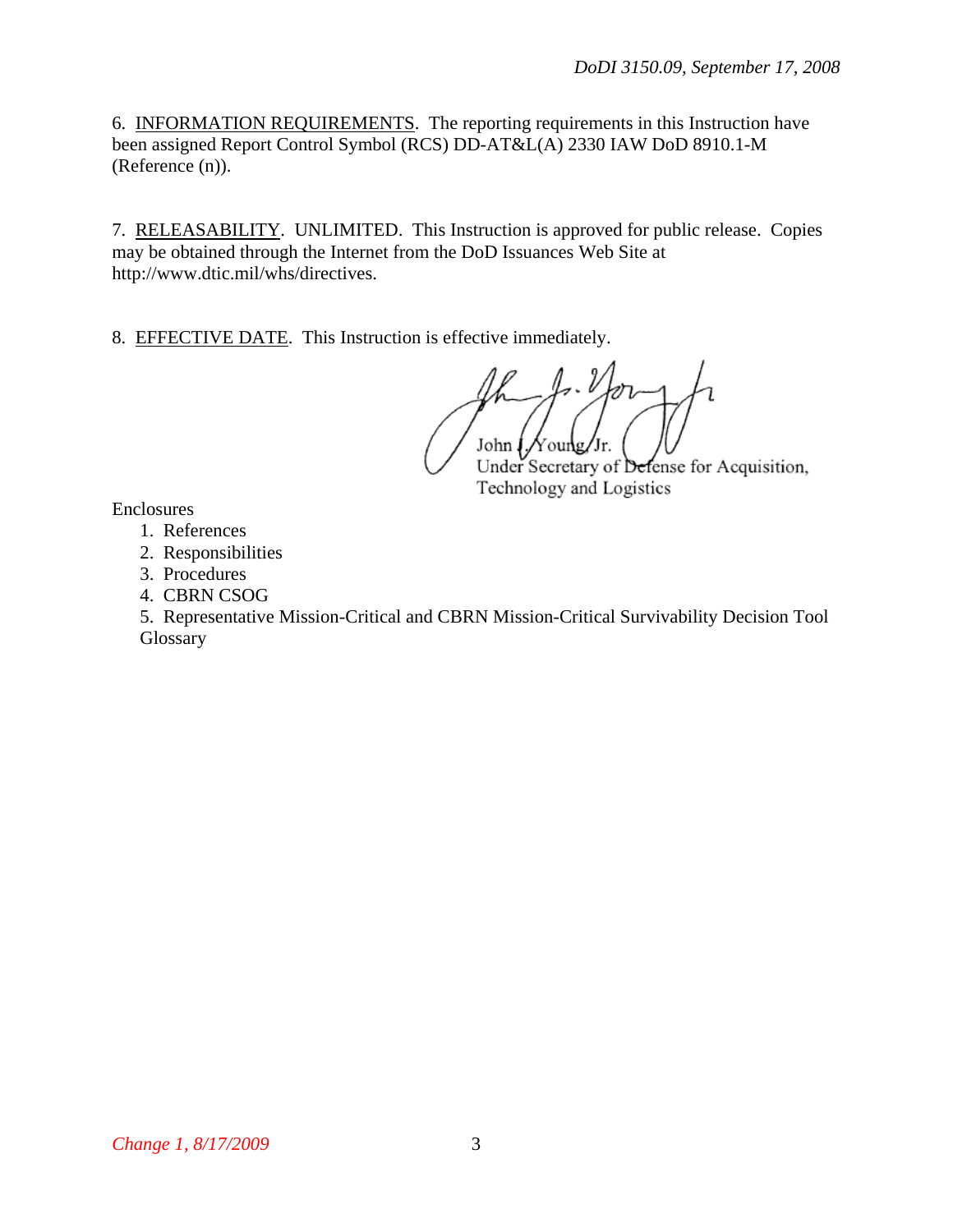# TABLE OF CONTENTS

| UNDER SECRETARY OF DEFENSE FOR ACQUISITION, TECHNOLOGY, AND                                                       |  |
|-------------------------------------------------------------------------------------------------------------------|--|
| DIRECTOR OF DEFENSE RESEARCH AND ENGINEERING (DDR&E)7                                                             |  |
|                                                                                                                   |  |
| ASSISTANT TO THE SECRETARY OF DEFENSE FOR NUCLEAR AND                                                             |  |
|                                                                                                                   |  |
|                                                                                                                   |  |
| DEPUTY ASSISTANT TO THE SECRETARY OF DEFENSE FOR NUCLEAR                                                          |  |
|                                                                                                                   |  |
| DEPUTY ASSISTANT TO THE SECRETARY OF DEFENSE FOR CHEMICAL                                                         |  |
| BIOLOGICAL DEFENSE AND CHEMICAL DEMILITARIZATION PROGRAMS                                                         |  |
|                                                                                                                   |  |
|                                                                                                                   |  |
| ASSISTANT SECRETARY OF DEFENSE FOR HOMELAND DEFENSE AND                                                           |  |
|                                                                                                                   |  |
| UNDER SECRETARY OF DEFENSE FOR PERSONNEL AND READINESS                                                            |  |
|                                                                                                                   |  |
| UNDER SECRETARY OF DEFENSE FOR INTELLIGENCE (USD(I))11                                                            |  |
|                                                                                                                   |  |
| UNDER SECRETARY OF DEFENSE (COMPTROLLER)/DOD CHIEF FINANCIAL                                                      |  |
|                                                                                                                   |  |
| ASSISTANT SECRETARY OF DEFENSE FOR NETWORKS AND INFORMATION                                                       |  |
| INTEGRATION/DOD CHIEF INFORMATION OFFICER (ASD(NII)/DoD CIO) 12                                                   |  |
| DIRECTOR, DEFENSE INFORMATION SYSTEMS AGENCY (DISA) 12                                                            |  |
| DIRECTOR OF OPERATIONAL TEST AND EVALUATION (DOT&E)13<br>DIRECTOR OF PROGRAM ANALYSIS AND EVALUATION (DPA&E) COST |  |
|                                                                                                                   |  |
|                                                                                                                   |  |
|                                                                                                                   |  |
| COMMANDER, UNITED STATES JOINT FORCES COMMAND (USJFCOM) 15                                                        |  |
|                                                                                                                   |  |

CBRN CSOG .................................................................................................................................18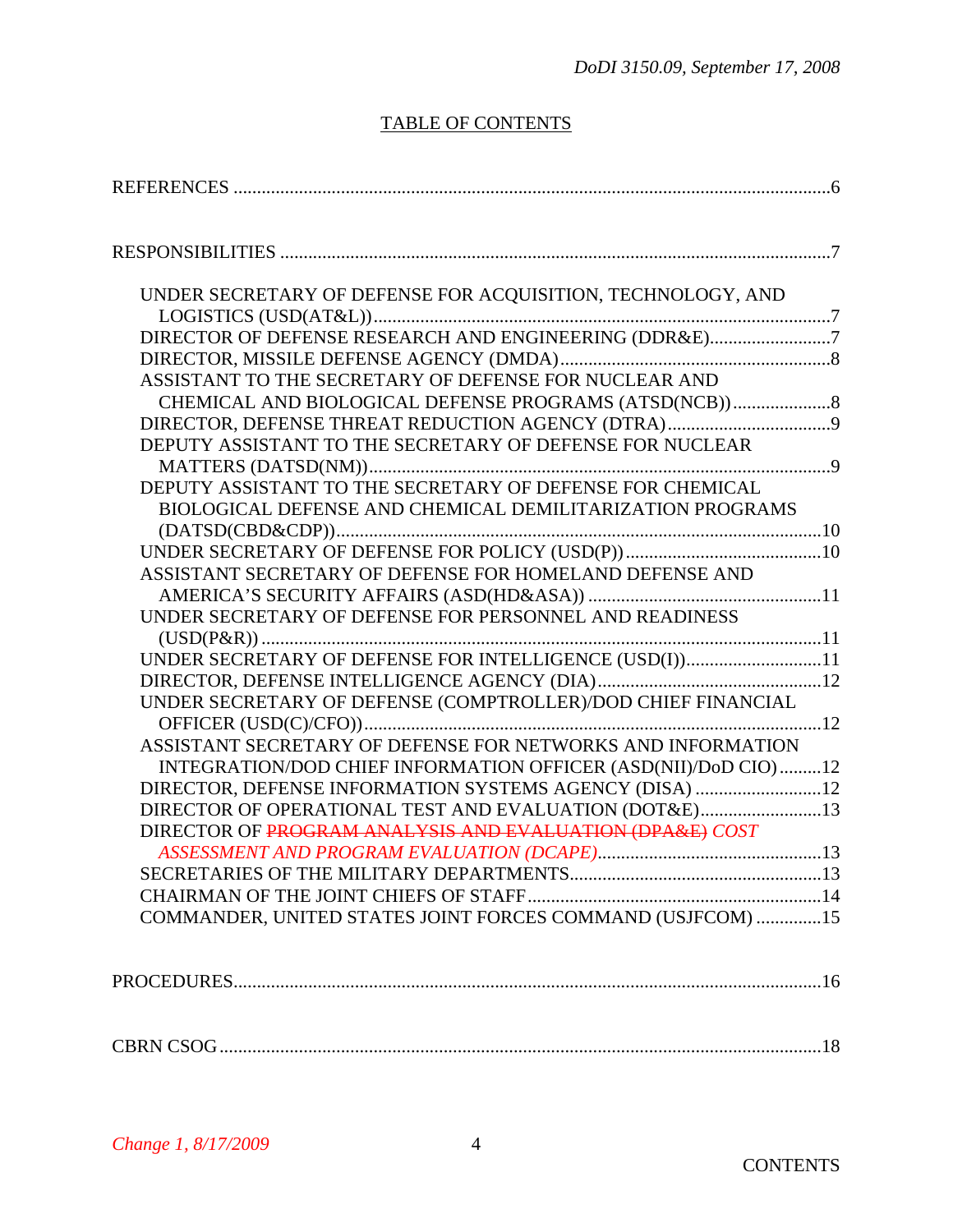| REPRESENTATIVE MISSION-CRITICAL AND CBRN MISSION-CRITICAL |  |
|-----------------------------------------------------------|--|
|                                                           |  |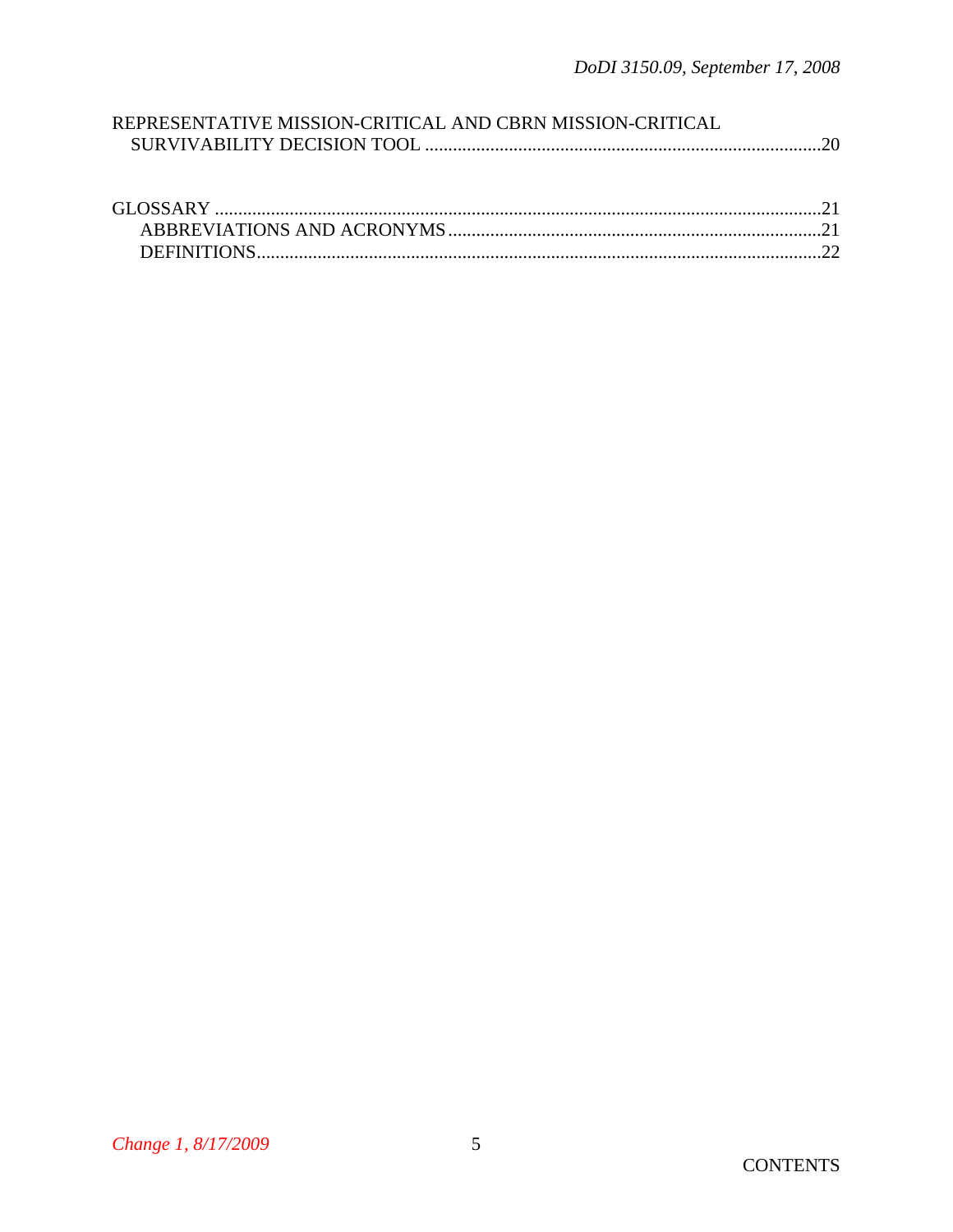## REFERENCES

- (a) DoD Directive 5134.*0*8, "Assistant to the Secretary of Defense for Nuclear and Chemical and Biological Defense Programs (ATSD(NCB))," June 8, 1994*January 14, 2009*
- (b) Section 1053 of Public Law 108-375, "Ronald W. Reagan National Defense Authorization Act for Fiscal Year 2005," October 28, 2004
- (c) [DoD Directive 5000.01,](http://www.dtic.mil/whs/directives/corres/pdf2/d50001p.pdf) "The Defense Acquisition System," May 12, 2003
- (d) DoD Instruction 5000.*0*2, "Operation of the Defense Acquisition System," May 12, 2003 *December 8, 2008*
- (e) DoD Directive S-5210.81, "United States Nuclear Weapons Command and Control, Safety, and Security (U)," August 8, 2005
- (f) CJCS Instruction 3170.01F "Joint Capabilities Integration and Development System," May 1, 2007
- (g) DoD Directive 3020.40, "Defense Critical Infrastructure Program (DCIP),"August 19, 2005
- (h) CJCS Manual 3170.01C, "Operation of the Joint Capabilities Integration and Development System," May 1, 2007
- (i) DoD Directive 5134.01, "Under Secretary of Defense for Acquisition, Technology, and Logistics (USD(AT&L)," December 9, 2005
- (j) Missile Defense Agency Ballistic Missile Defense System Engineering Program, Systems Engineering Plan (SEP), DOC-3280.AA-SE-PLAN-REV0, June [1](#page-5-0)3, 2006<sup>1</sup>
- (k) National Security Space Acquisition Policy Number 03-01, "Guidance for DoD Space Systems Acquisition Process," December 27, 2004
- (l) CJCS Instruction 3222.01A, "CJCS Requirements for High Altitude Electromagnetic Pulse Protection of Nuclear C3 Nodes and Systems (U)," February 1, 2007
- (m) CJCS Instruction 6810.01A, "Critical Nuclear Command and Control (NC2) Equipment and Facilities (U)," February 1, 2007
- (n) DoD 8910.1-M, "DoD Procedures for Management of Information Requirements," June 30, 1998
- (o) National Security Presidential Directive No. 51 and No. 20, "National Security Presidential Directive 5I / Homeland Security Presidential Directive 20," May 9, 2007
- (p) North Atlantic Treaty Organization Standardization Agreement 4145, "Nuclear Survivability Criteria for Armed Forces Materiel and Installations - AEP-14," January 29,  $1991<sup>1</sup>$
- (q) North Atlantic Treaty Organization Standardization Agreement 4521, "Nuclear, Biological, Chemical (NBC) Defense Factors in the Design, Test and Acceptance of Military Equipment - AEP-7," June 6,  $1995<sup>1</sup>$
- (r) DoD Directive 3150.06, "U.S. Nuclear Command and Control System Support Staff," August 25, 2006

 $\overline{a}$ 

<span id="page-5-0"></span><sup>&</sup>lt;sup>1</sup> Available through the Office of the Deputy Assistant to the Secretary of Defense (Nuclear Matters).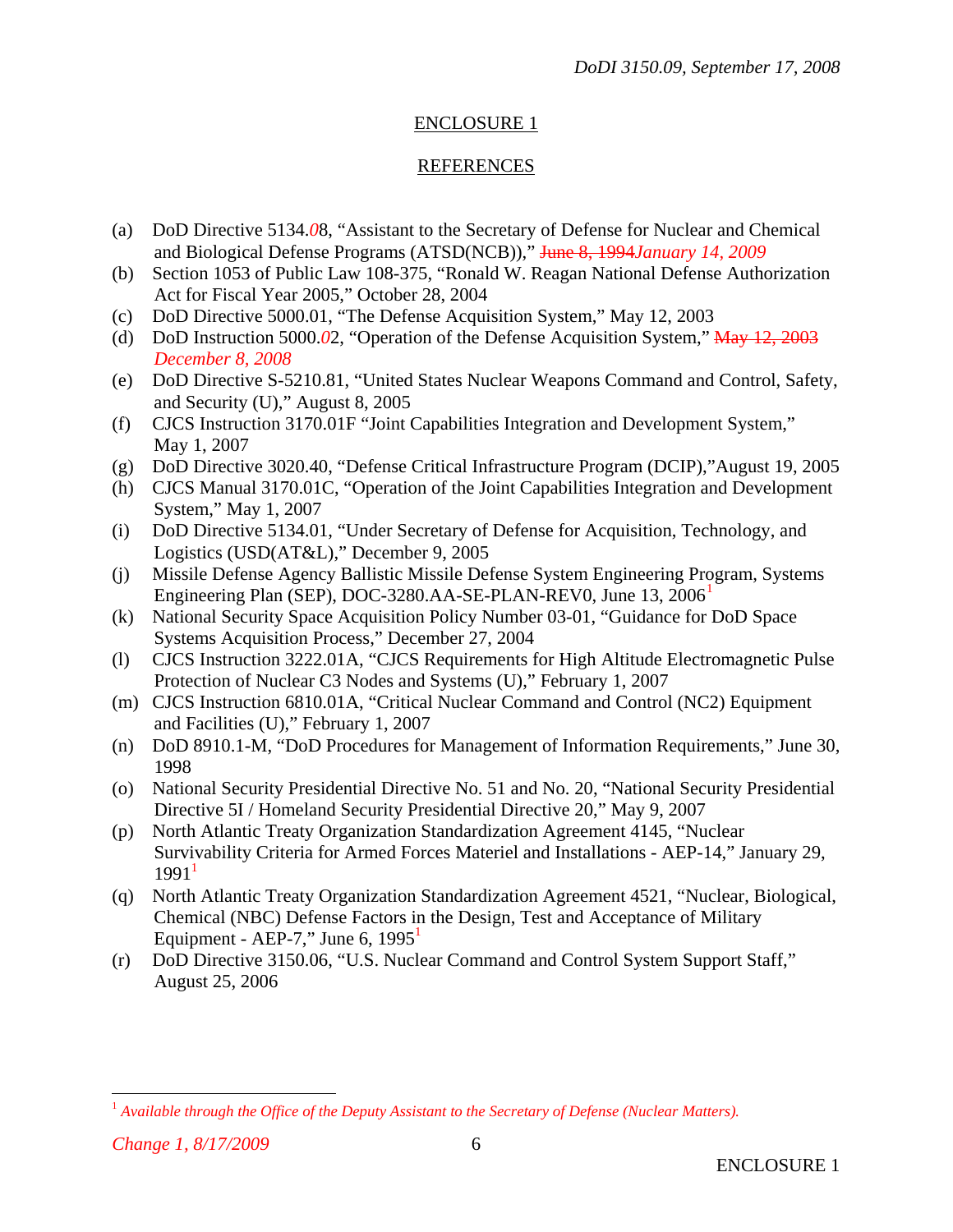## RESPONSIBILITIES

#### 1. UNDER SECRETARY OF DEFENSE FOR ACQUISITION, TECHNOLOGY, AND LOGISTICS (USD(AT&L)). The USD(AT&L) shall:

a. Ensure CBRN survivability is integrated into the DoD Acquisition System.

 b. Support the acquisition, operation, maintenance, and sustainment (life-cycle management) of systems and required CBRN test facilities.

 c. Ensure that CBRN survivability is incorporated into the programs of instruction at the Defense Acquisition University.

 d. Ensure that CBRN mission-critical systems on the OSD Test and Evaluation (T&E) Oversight List are noted as CBRN mission-critical. Ensure that the developmental test policy requires the assessment of CBRN survivability requirements for CBRN mission-critical systems on the OSD T&E Oversight List.

 e. Ensure, in coordination with the Director of Operational Test and Evaluation (DOT&E), that the Department of Defense can test and certify to threat-level threat environments, as practical.

2. DIRECTOR OF DEFENSE RESEARCH AND ENGINEERING (DDR&E). The DDR&E under the authority, direction, and control of USD(AT&L), shall:

 a. Support the research, development, test, and evaluation (RDT&E) programs for CBRN survivability. Develop and advocate budget requests for the maintenance and upgrading of testing facilities. Coordinate with the T&E Executive for the CBDP regarding facilities using chemical or biological warfare agents.

b. Provide regular technical reports to the CSOG as requested by the ATSD(NCB).

 c. Assist in the development of system-level CBRN testing protocols. Develop testing protocols and models for materials testing for the survivability databases. Obtain approval of testing protocols using chemical and biological warfare agents from the T&E Executive for CBDP.

d. Provide representation to the CSOG.

3. DIRECTOR, MISSILE DEFENSE AGENCY (DMDA). The DMDA, under the authority, direction, and control of the USD(AT&L), shall report a list of mission-critical systems, CBRN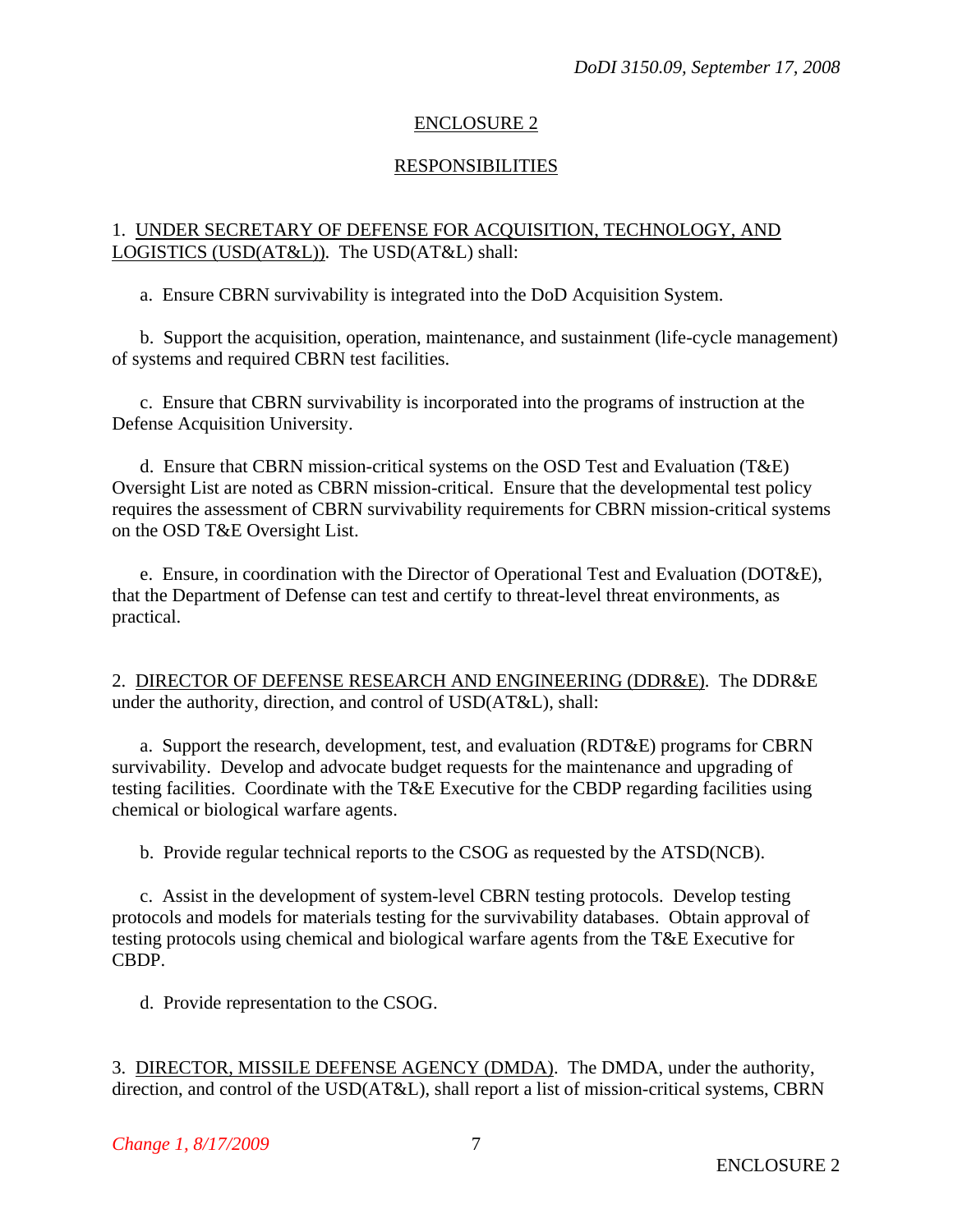mission-critical systems, and the current CBRN survivability status of its CBRN mission-critical systems to ATSD(NCB) annually, by December 31.

4. ATSD(NCB). The ATSD(NCB), under the authority, direction, and control of the USD(AT&L), shall:

 a. Oversee and coordinate the execution of the DoD CBRN Survivability Policy. The ATSD(NCB) shall direct the implementation of CBRN survivability in DoD issuances.

 b. Act as an advisor to the Secretary of Defense on the technical aspects of CBRN survivability.

c. Constitute and chair the CSOG IAW the guidance in Enclosure 3.

 d. Advise the Milestone Decision Authority (MDA), through the Overarching Integrated Process Team, on the adequacy of the CBRN survivability and hardening of each ACAT 1 CBRN mission-critical system program addressed by the MDA.

 e. Advise the Joint Requirements Oversight Council (JROC), through the appropriate Functional Capabilities Board (FCB), on the adequacy of the CBRN survivability and hardening of each CBRN mission-critical system program addressed by JROC.

 f. Develop and maintain CBRN survivability environmental standards and testing protocols, including minimum CBRN decontamination standards for operational use. The T&E Executive for the Chemical Biological Defense Program (CBDP) will support these activities and is the delegated approval authority of test protocols and facilities requiring the use of chemical or biological warfare agents.

 g. Serve as the DoD principal POC for coordination and exchange of information with other Federal departments on CBRN survivability issues.

 h. Serve as the DoD principal POC for reports to Congress on the progress of the execution of the CBRN Survivability Policy.

 i. Serve as the technical advisor for the validation of intelligence requirements related to CBRN threats to defense systems.

 j. Serve as the DoD representative on international panels, such as the North Atlantic Treaty Organization, developing standards and criteria for CBRN survivability.

 k. Review CBRN survivability reports and other CBRN-related documents from Military Departments and the Missile Defense Agency.

 l. Establish, maintain, and update a nuclear and CBR database(s) that address associated phenomenologies, materials effects, and damage assessment criteria.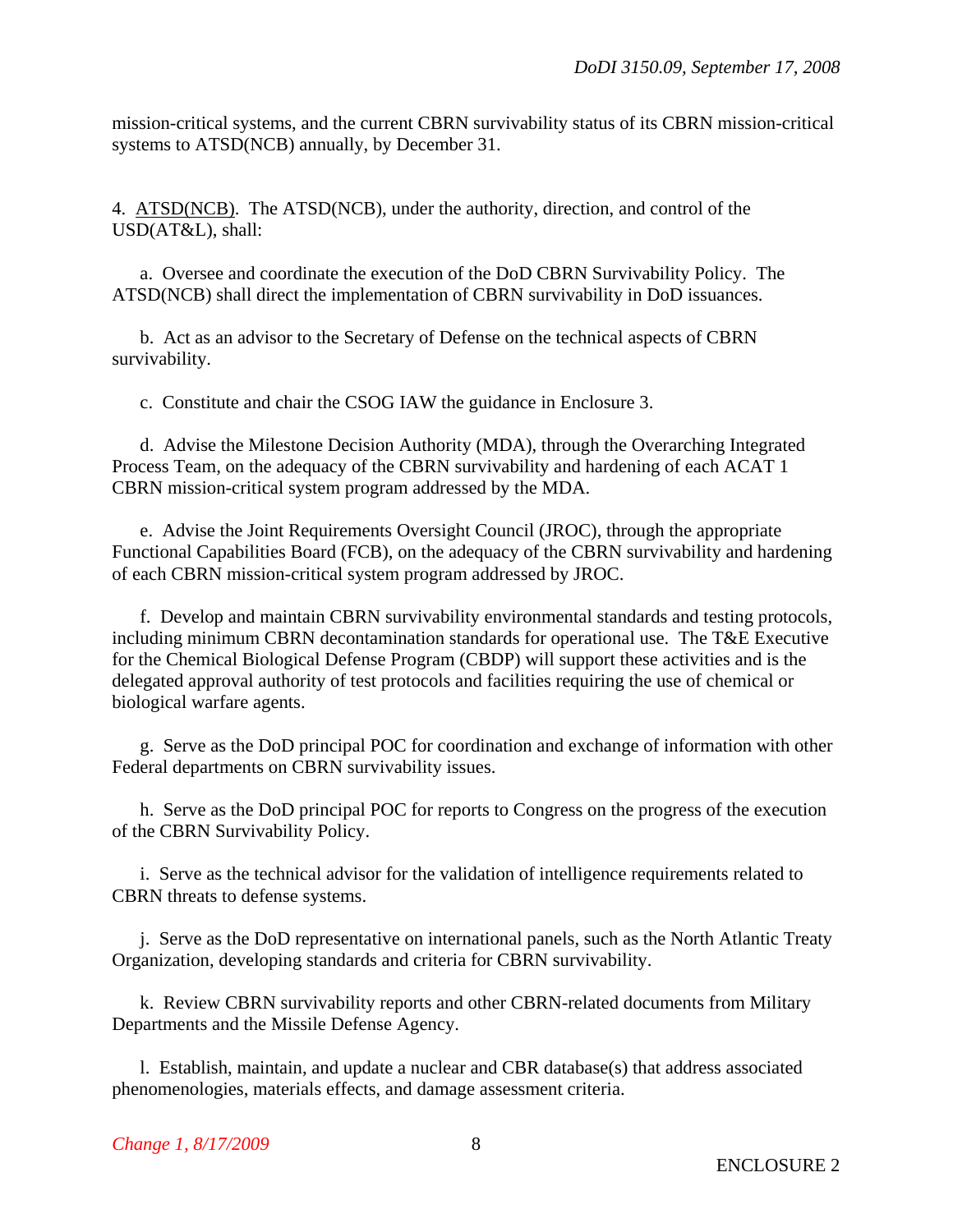m. Assess the T&E infrastructure and identify essential requirements to support DoD CBRN Survivability Policy initiatives.

n. Oversee CBRN survivability RDT&E.

 o. Serve as the OSD principal staff assistant (PSA) for implementing the DoD CBRN Survivability Policy for nuclear weapons systems and supporting equipment.

5. DIRECTOR, DEFENSE THREAT REDUCTION AGENCY (DTRA). The Director, DTRA, under the authority, direction, and control of the Assistant to the Secretary of Defense for Nuclear and Chemical and Biological Defense Programs (ATSD(NCB)), shall:

 a. Appoint a principal point of contact (POC) to assist ATSD(NCB) in leveraging the technology base programs that support CBRN survivability and to coordinate on CBRN survivability RDT&E.

b. Provide technical support on CBRN survivability matters to ATSD(NCB).

 c. Assist in the development of CBRN survivability standards, environments, CBRN weapons effects, and testing protocols based on CBRN weapons effects.

 d. Provide guidance and technical assistance to DoD Components for nuclear effects testing, simulators, or simulation, including coordinating the use of Department of Energy assets.

e. Assist the DoD Components in testing for CBRN survivability.

 f. Review capabilities documents for CBRN mission-critical systems and NC2 military construction initiatives to ensure CBRN survivability is properly addressed.

g. Provide representation to the CSOG.

### 6. DEPUTY ASSISTANT TO THE SECRETARY OF DEFENSE FOR NUCLEAR MATTERS (DATSD(NM)). The DATSD(NM) under the authority, direction, and control of ATSD(NCB), shall:

 a. Provide assistance regarding nuclear and life-cycle nuclear survivability requirements for CBRN mission-critical systems and functions to DoD Components and sponsors on the programs that will undergo an acquisition milestone decision or transition through a capabilities document approval.

 b. Compile a list of lessons learned on nuclear survivability and distribute this list to combat and materiel developers.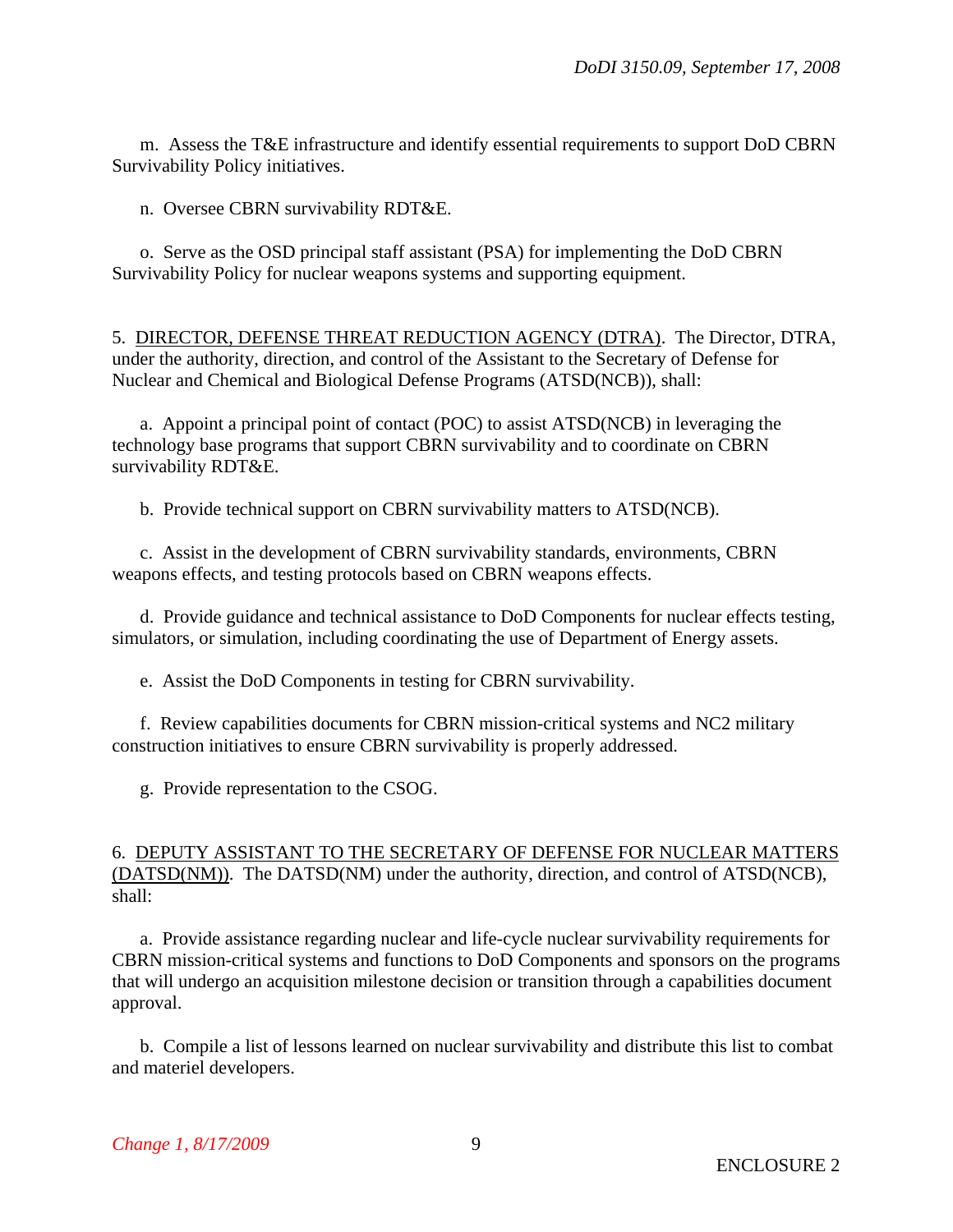c. Ensure the creation and maintenance of an education program, including best practices, for program, project, and/or product managers on how to implement the nuclear survivability program.

d. Contribute to the development of a nuclear survivability database.

e. Appoint a principal POC for system-level nuclear survivability to assist the ATSD(NCB).

 f. Advise JROC, through the appropriate FCB, regarding nuclear survivability requirements for CBRN mission-critical systems.

g. Provide technical advice to the CSOG on nuclear survivability issues.

## 7. DEPUTY ASSISTANT TO THE SECRETARY OF DEFENSE FOR CHEMICAL BIOLOGICAL DEFENSE AND CHEMICAL DEMILITARIZATION PROGRAMS (DATSD(CBD&CDP)). The DATSD(CBD&CDP), under the authority, direction, and control of ATSD(NCB), shall:

 a. Provide assistance regarding CBR contamination survivability requirements for CBRN mission-critical systems to DoD Components and sponsors on the programs that will undergo an acquisition milestone decision or transition through a capabilities document approval.

 (1) Compile a list of lessons learned and best practices regarding CBR contamination survivability and distribute this list to combat and materiel developers and the Joint Requirements Office for CBRN Defense (CBRND).

 (2) Provide support to the Joint CBRND Program Analysis and Integration Office to develop the scope and maintain the Chemical and Biological Materials Effects Database.

 b. Appoint a principal POC for system-level CBR contamination survivability to assist ATSD(NCB).

c. Provide technical advice to the CSOG on CBR contamination survivability issues.

#### 8. UNDER SECRETARY OF DEFENSE FOR POLICY (USD(P)). The USD(P) shall:

 a. Serve as the point of coordination for policy implications on arms control, deployment considerations, and allied perceptions of CBRN survivability issues and initiatives, including incorporation of survivability requirements in shared systems such as those employed by the North American Aerospace Defense Command.

 b. Identify and assess new and evolving policy and strategy trends that may impact the CBRN survivability of CBRN mission-critical systems.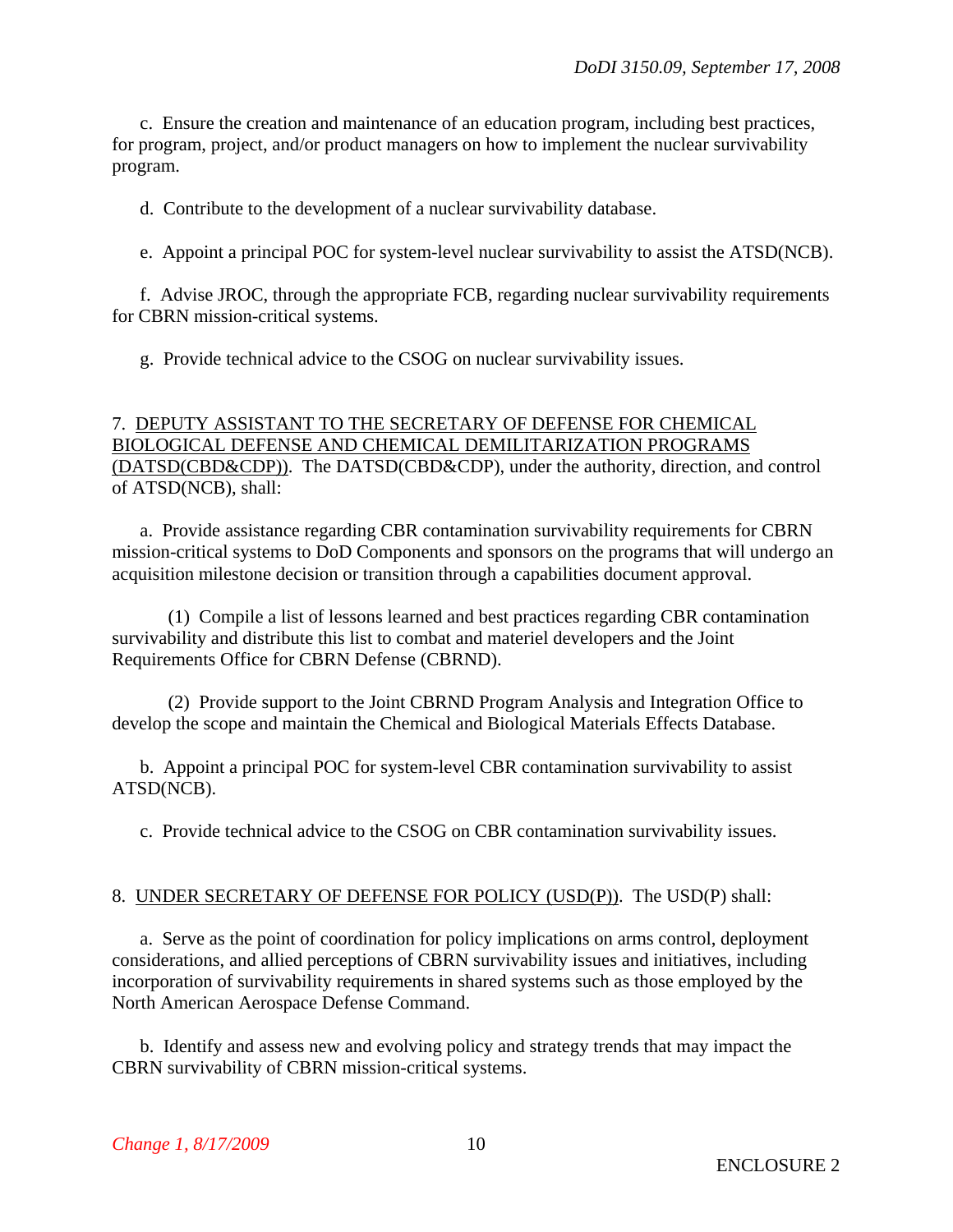c. Oversee development of international partnership capacity as it relates to CBRN survivability of CBRN mission-critical systems.

d. Provide representation to the CSOG.

#### 9. ASSISTANT SECRETARY OF DEFENSE FOR HOMELAND DEFENSE AND AMERICA'S SECURITY AFFAIRS (ASD(HD&ASA)). The ASD(HD&ASA), under the USD(P), shall:

 a. Serve as the point of coordination for policy implications on continuity matters including the DoD implementation of the National Continuity Policy (National Security Presidential Directive 5I/Homeland Security Presidential Directive 20 (Reference (o))).

 b. Serve as the OSD PSA for implementing DoD CBRN Survivability Policy for homeland defense, critical infrastructure, and continuity matters.

c. Provide representation to the CSOG.

#### 10. UNDER SECRETARY OF DEFENSE FOR PERSONNEL AND READINESS (USD(P&R)). The USD(P&R) shall:

 a. Serve as the point of coordination for personnel and readiness implications on CBRN survivability issues and initiatives.

b. Provide representation to the CSOG.

#### 11. UNDER SECRETARY OF DEFENSE FOR INTELLIGENCE (USD(I)). The USD(I) shall:

 a. Serve as the point of coordination for intelligence implications on CBRN survivability issues and initiatives.

 b. No less than once every 3 years, ensure that potential CBRN threats are reviewed and validated and that users are informed of those reviews.

c. Ensure that validated CBRN threat assessments are current.

d. Serve as the OSD PSA for implementing the DoD CBRN Survivability Policy for integrated tactical warning and attack systems.

e*d*. Provide representation to the CSOG.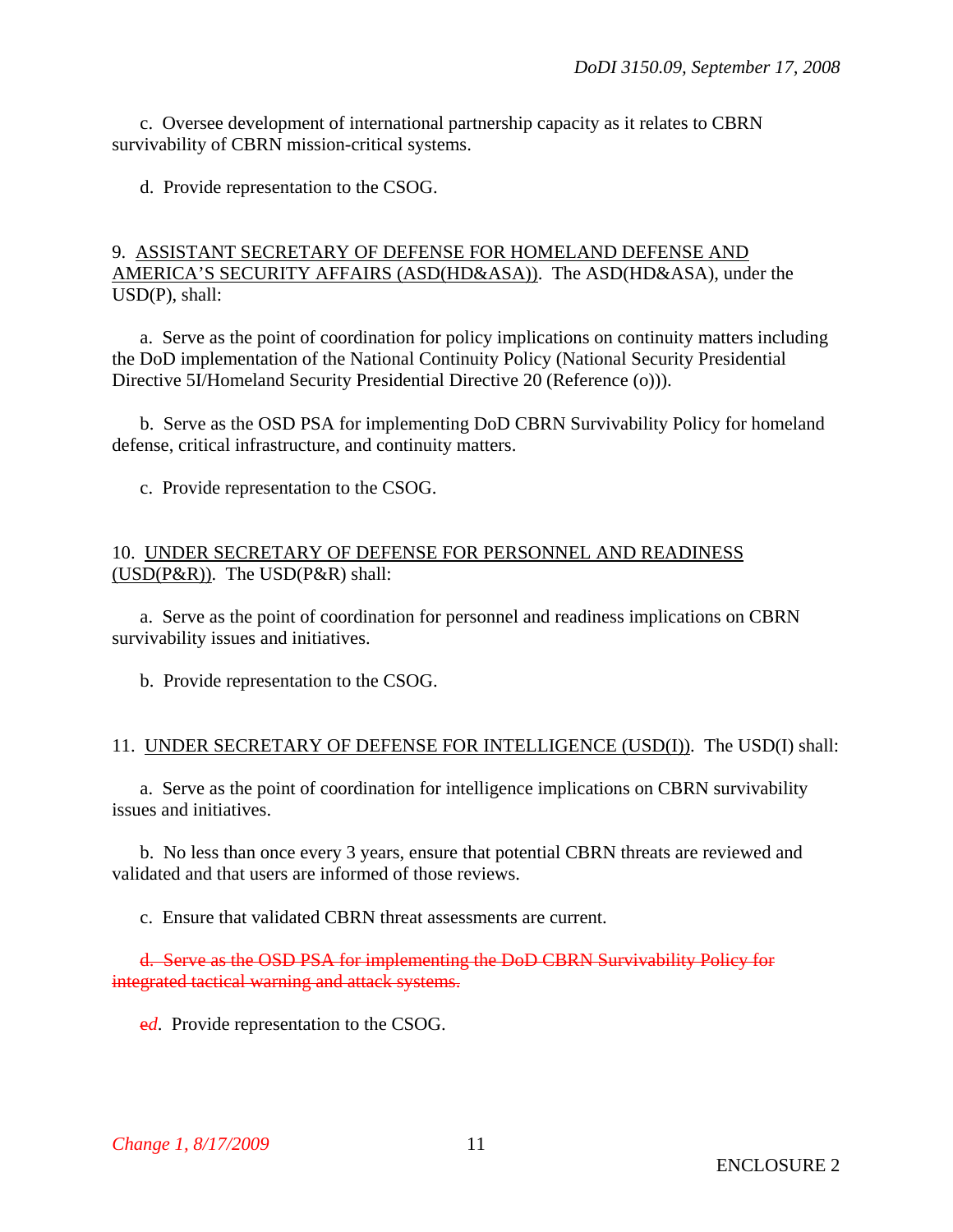12. DIRECTOR, DEFENSE INTELLIGENCE AGENCY (DIA). The Director, DIA, under the authority, direction, and control of USD(I), shall:

 a. Ensure that intelligence collection priorities and requirements reflect the coordinated DoD CBRN Survivability Policy requirements as identified by ATSD(NCB).

 b. Provide threat assessments as requested by ATSD(NCB) in support of the DoD CBRN Survivability Policy.

c. Provide representation to the CSOG.

13. UNDER SECRETARY OF DEFENSE (COMPTROLLER)/DOD CHIEF FINANCIAL OFFICER (USD(C)/CFO). The USD(C)/CFO shall assess the budgetary effects of DoD CBRN Survivability Policy issues and initiatives.

#### 14. ASSISTANT SECRETARY OF DEFENSE NETWORKS AND INFORMATION INTEGRATION/DOD CHIEF INFORMATION OFFICER (ASD(NII)/DoD CIO). The ASD(NII)/DoD CIO shall:

 a. Serve as the OSD PSA for implementing *overseeing implementation of* DoD CBRN Survivability Policy for command, control, communications, and computer systems. *This includes all nuclear command, control, and communication mission areas, to include integrated tactical warning and attack assessment systems.* 

 b. Ensure CBRN survivability is planned, developed, evaluated, and maintained for Global Information Grid (GIG) capabilities on which critical DoD missions are reliant.

 c. Provide electromagnetic environmental effects policy, guidance, and requirements for acquisition programs and coordinate the integration of these criteria into the DoD CBRN Survivability Policy with ATSD(NCB).

d. Provide representation to the CSOG.

15. DIRECTOR, DEFENSE INFORMATION SYSTEMS AGENCY (DISA). The Director, DISA, under the authority, direction, and control of ASD(NII)/DoD CIO, shall:

 a. Monitor DoD CBRN Survivability Policy activities for applicability to, or impact on, current and future command, control, and communication programs.

 b. Provide technical support to ASD(NII)/DoD CIO and ATSD(NCB) on nuclear-related information systems used to provide assured connectivity to CBRN mission-critical systems throughout the entire CBRN effects threat spectrum.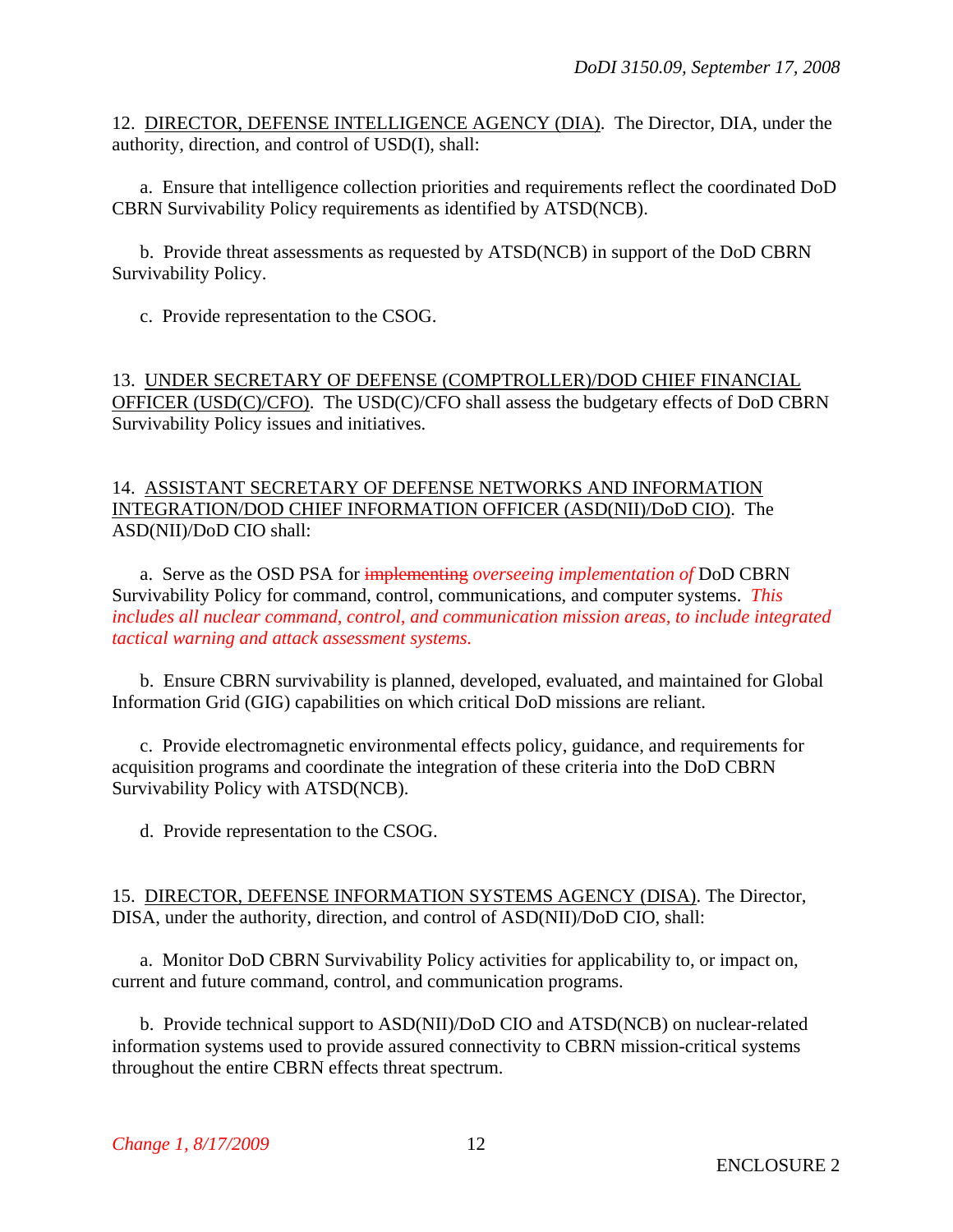c. Provide technical evaluation support to ASD(NII)/DoD CIO and ATSD(NCB) on CBRNrelated effects to the GIG from failure of "critical" non-DoD support services. These support services include, but are not limited to, electrical grid, coolant services, access to GIG facilities, and sustainability from local communities and their support services.

d. Provide representation to the CSOG.

#### 16. DOT&E. The DOT&E shall:

 a. Ensure CBRN survivability is considered when evaluating or assessing CBRN missioncritical systems on the OSD T&E Oversight List.

b. Provide representation to the CSOG.

### 17. DIRECTOR OF PROGRAM ANALYSIS AND EVALUATION (DPA&E) *COST ASSESSMENT AND PROGRAM EVALUATION (DCAPE)*. The DPA&E *DCAPE* shall:

 a. Assess the programmatic impacts of DoD CBRN Survivability Policy issues and initiatives for USD(AT&L).

b. Provide representation to the CSOG.

#### 18. SECRETARIES OF THE MILITARY DEPARTMENTS. The Secretaries of the Military Departments shall:

 a. Validate sponsor's designation of CBRN mission-critical systems in capabilities documents. For those systems (or associated functions) designated as CBRN mission critical, ensure that CBRN survivability capabilities are documented in the capabilities documents.

 b. Identify legacy CBRN mission-critical systems and develop and implement a plan to assess their vulnerability. For those assessed as vulnerable, ensure that TTP are developed to mitigate the risks, define materiel limitations, and communicate these limitations to the user.

 c. Ensure an HM/HS program is established and maintained for those CBRN mission-critical systems that are hardened for nuclear survivability.

 d. Provide an annual report by December 31 to the ATSD(NCB) and the Chairman of the Joint Chiefs of Staff using DD Form 2931, "Chemical, Biological, Radiological, and Nuclear (CBRN) Mission Critical Report," available at http://www.dtic.mil/whs/directives/infomgt/forms/formsprogram.htm. DD Form 2931 includes the following:

(1) A list of mission-critical systems and the subset of CBRN mission-critical systems.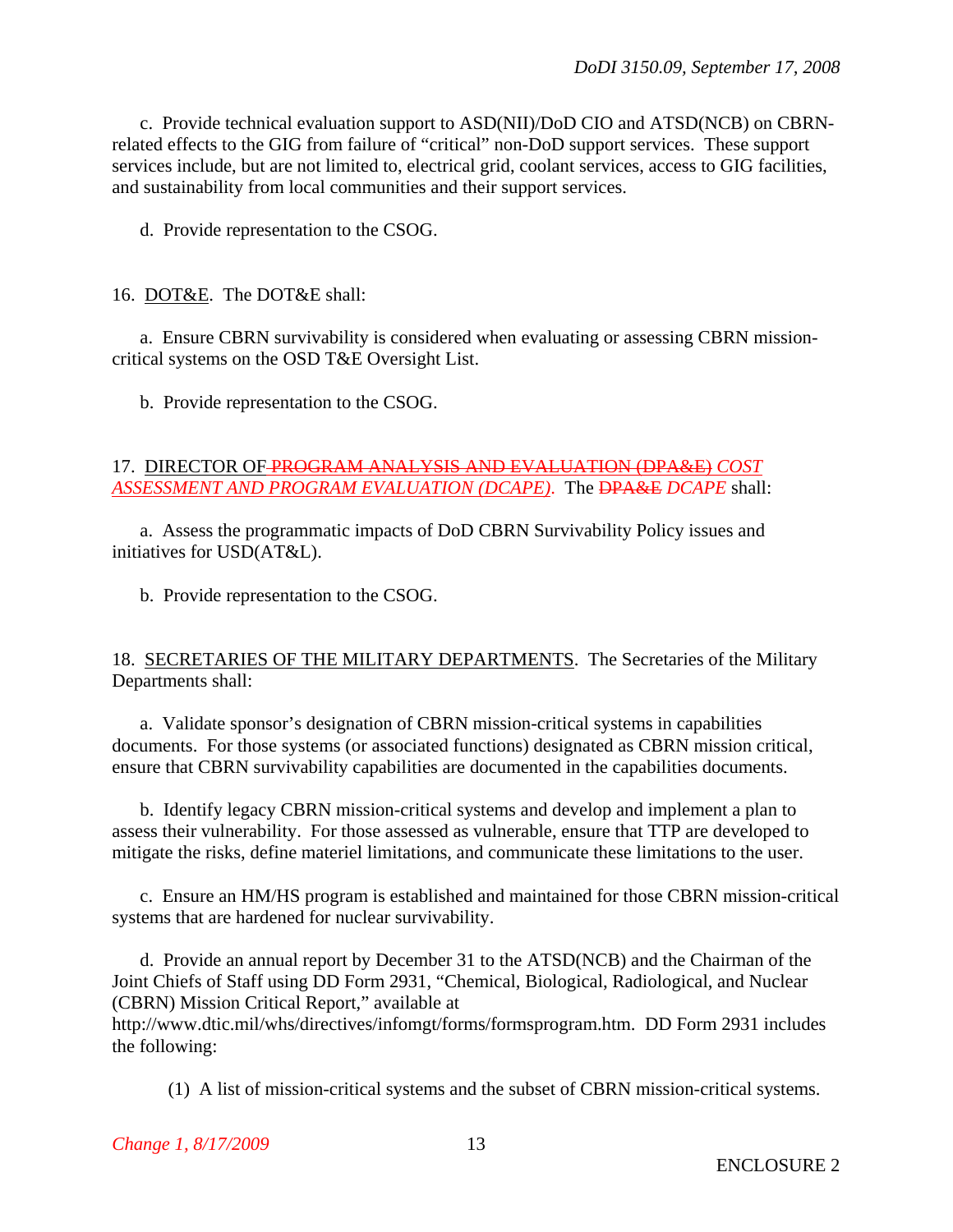(2) A list of CBRN mission-critical systems that transitioned through either a capabilities document approval or an acquisition milestone during the past fiscal year, including the status of each system's performance against its CBRN survivability requirements. Include lessons learned and actions taken to comply with MDA CBRN survivability guidance, including schedules and funding plans, as applicable.

 (3) A list of CBRN mission-critical legacy systems reviewed in the past fiscal year, any vulnerabilities assessed, lessons learned, and actions taken, including schedules and funding plans, as applicable.

 (4) A list of CBRN mission-critical systems that are hardened for nuclear survivability, including HM/HS.

 e. Establish CBRN survivability criteria for threshold and objective requirements IAW Service standards, standardization agreement (STANAG) 4145 (Reference (p)) and STANAG 4521 (Reference (q)), or CSOG standards. The attributes and values establishing the threshold and objective requirements will be clearly stated in the CDD and CPD. The standards used to establish the criteria will be clearly stated in the T&E Master Plan.

 f. Test and evaluate CBRN survivability of CBRN mission-critical systems to ensure that threshold requirements are met. T&E shall be IAW ATSD(NCB) testing protocols as applicable. Identify vulnerabilities and develop and implement risk mitigation TTP.

 g. Ensure that survivability requirements stated in CDD and CPD for all CBRN missioncritical systems are addressed in associated acquisition strategies, program baselines, and T&E master plans.

 h. Ensure that doctrine and training to support the DoD CBRN Survivability Policy (including electromagnetic pulse (EMP)) are reflected in force-on-force simulations.

i. Provide representation to the CSOG.

#### 19. CHAIRMAN OF THE JOINT CHIEFS OF STAFF. The Chairman of the Joint Chiefs of Staff shall:

 a. Appoint a principal POC to coordinate the DoD CBRN Survivability Policy. This POC will ensure coordination under this Instruction with activities of the DCIP under Reference (g).

 b. Review CBRN mission-critical systems' capabilities documents (initial capabilities document (ICD), CDD, and CPD) to ensure CBRN survivability is addressed.

 c. Ensure that, for programs identified as "JROC interest," the JROC will validate the system designation as CBRN mission critical; change the system's designation to or from CBRN mission critical, as necessary; and validate the CBRN survivability requirements.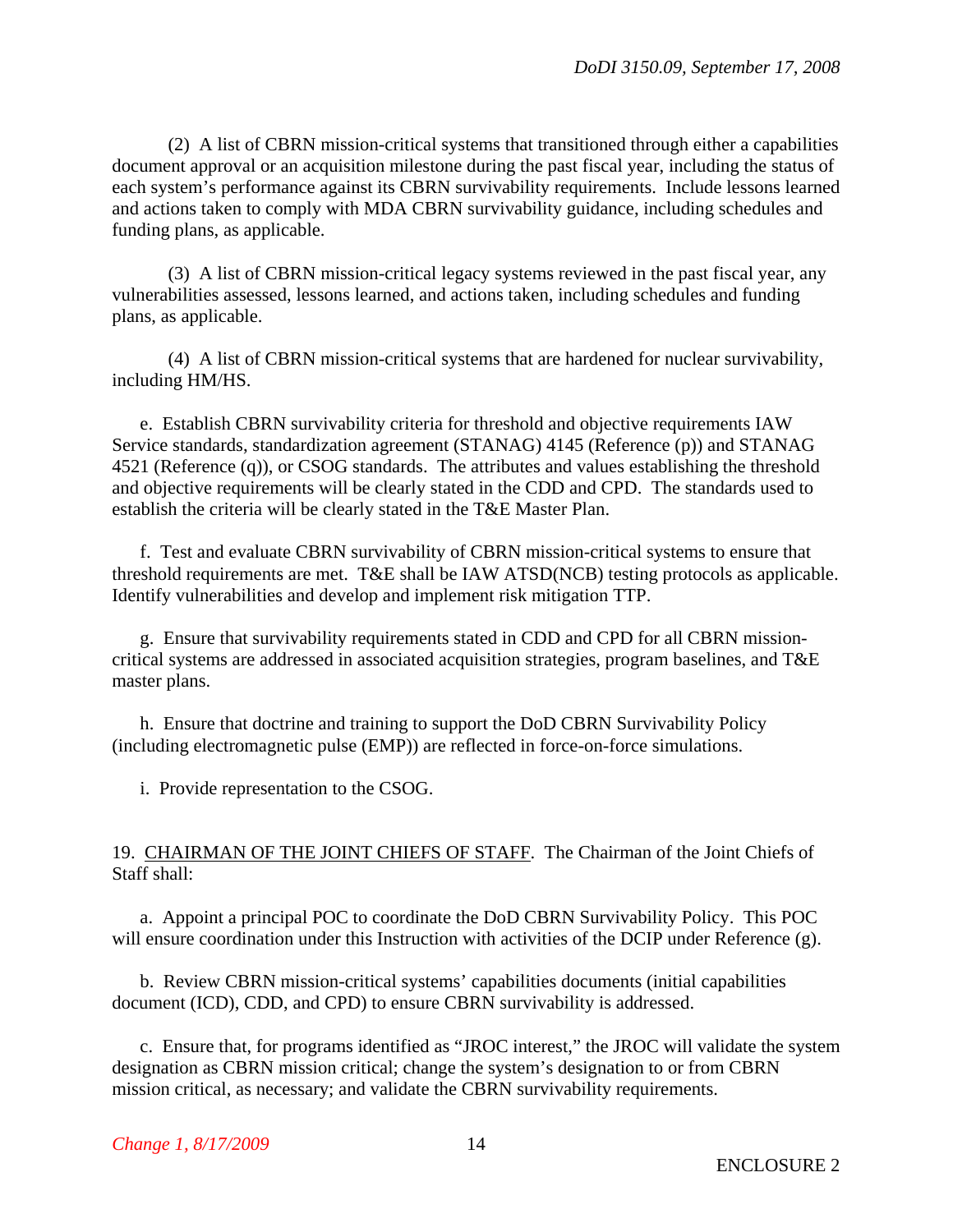d. Provide coordination and oversight of the CBRN survivability initiatives and issues to JROC and Combatant Commands; ensure that multi-Service CBRN mission-critical systems have integrated CBRN survivability requirements. Ensure CBRN mission-critical facilities and equipment of the NC2 System are nuclear hardened and CBRN survivable IAW Reference (e).

 e. Provide guidance to the Military Departments and Combatant Commands in the identification of legacy CBRN mission-critical systems that should be CBRN survivable.

 f. Ensure that joint doctrine and training support the DoD CBRN Survivability Policy (including EMP) in force-on-force simulations and wargames.

 g. Establish mandatory key performance parameters (KPP) for nuclear survivability (including EMP hardening) for those systems covered by Reference (e). Any decision to lessen NC2 System critical asset survivability requirements must be approved by the USD(AT&L) or the ASD(NII)/DoD CIO for Major Defense Acquisition Programs (MDAP) and by Military Service Acquisition Executives for non-MDAP acquisitions.

h. Review the CBRN survivability reports provided by the Military Departments.

i. Provide representation to the CSOG.

20. COMMANDER, UNITED STATES JOINT FORCES COMMAND (USJFCOM). The Commander, USFJCOM, through the Chairman of the Joint Chiefs of Staff, shall:

 a. Consider CBRN survivability in operational planning, training, force-on-force simulations and wargames, and the conduct of activities for all force postures.

 b. Identify to the Chairman of the Joint Chiefs of Staff CBRN mission-critical systems under the operational control of the Commanders of the Combatant Commands, whether legacy or in development, that should be CBRN survivable and ensure that TTP are developed and used to mitigate the risks of those assessed as vulnerable.

c. Provide representation to the CSOG.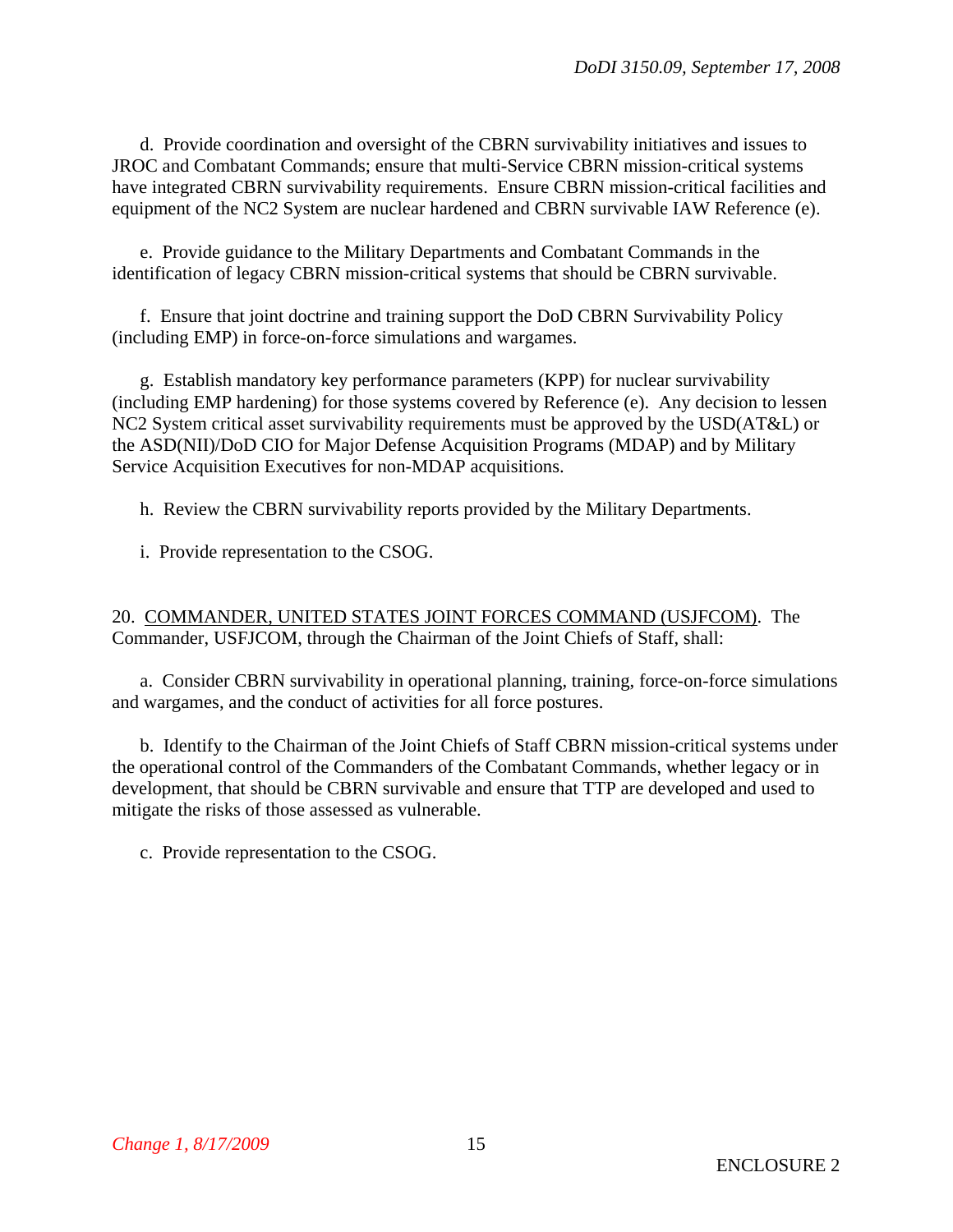#### **PROCEDURES**

1. Sponsors may use the decision tool located in Enclosure 4 to decide whether a new system is CBRN mission critical. The system's CBRN mission-critical designation and justification will be included in the CDD or CPD. The CBRN survivability requirement and attributes will be supported by analysis, threat assessments, and the system's operational concept in the projected operating environment. A CBRN threat analysis shall be included in the "Threat and Operational Environment" section in the ICD. The concept of operations shall describe how the desired capability is likely to be employed in the CBR environment or a nuclear environment and will provide explicit parameters for CBRN survivability for inclusion in the CDD or CPD.

2. When the CDD and the CPD are developed for CBRN mission-critical systems or when legacy CBRN mission-critical systems undergo capabilities document review, the sponsor shall include objective, quantitative, measurable, and testable system CBRN survivability performance attributes with threshold and objective requirements. For CBRN mission-critical systems, the CBRN survivability performance attribute(s) will be evaluated to determine KPP or key system attribute designation. They may be combined with the force protection, survivability, or netready KPP, if appropriate. For systems covered by Reference (e), sponsors shall establish KPP for nuclear survivability (including EMP hardening).

3. The sponsor will submit capabilities documents for review to the "Gatekeeper" of the JCIDS process IAW Reference (f). For programs designated as JROC interest, JROC will validate the system designation as CBRN mission critical, change the system's designation to or from CBRN mission critical, as necessary, and validate the CBRN survivability requirements. JROC will also validate the CBRN survivability capabilities if they have been identified as KPP. In the event that arbitration of the sponsor CBRN mission-critical designation of a non-JROC interest system is required, parties shall bring the discrepancy to the appropriate FCB for adjudication. The Services requirements authority will validate CBRN survivability requirements for non-JROC interest mission-critical systems. CBRN survivability shall be demonstrated through a combination of tests, evaluations, assessments, studies, and analyses.

 a. Nuclear weapons systems, NC2 systems (as identified by the Chairman of the Joint Chiefs of Staff) and associated facilities and equipment are CBRN mission-critical systems that must be CBRN survivable and nuclear hardened IAW Reference (e).

 b. Legacy systems will be reviewed by the Military Departments and the Joint Staff to determine which systems are CBRN mission critical. CBRN mission-critical systems will be assessed for CBRN survivability. For those systems assessed as vulnerable, the Military Departments will address CBRN survivability as mission and/or funding allow.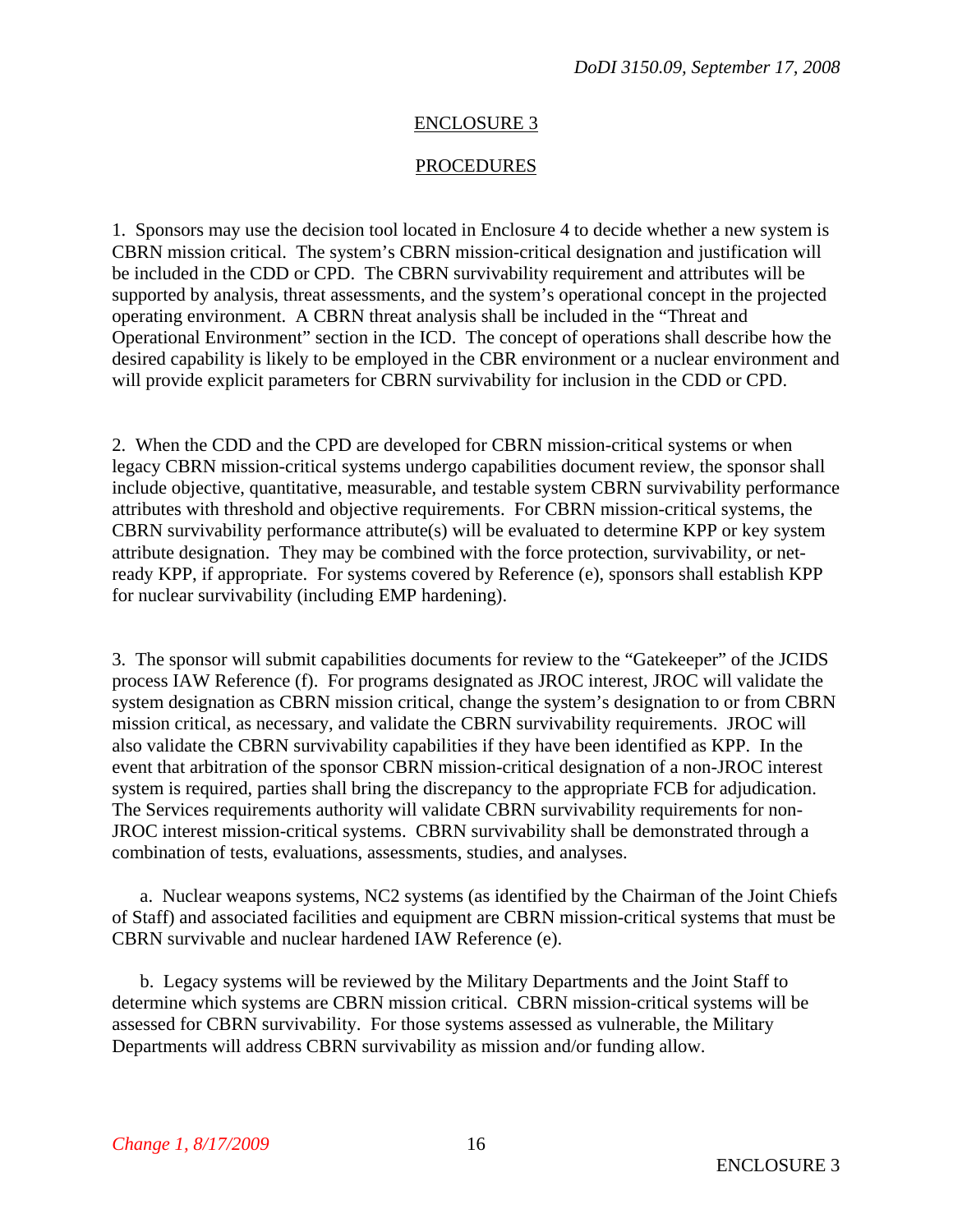4. To change CBRN survivability requirements, the sponsors will use the JCIDS process. As early as possible in the system definition or development, the sponsor or materiel developer may seek a change in CBRN survivability requirements that are impractical or unaffordable to implement or test. Any changes in CBRN survivability requirements will be approved by the same authority that approved the capabilities documents.

5. The materiel developers shall design an acquisition strategy that satisfies CBRN survivability requirements while balancing cost, schedule, and performance. MDAs shall assess compliance with CBRN survivability requirements at each acquisition milestone review following CDD approval. The assessment will be based on the approved acquisition strategy and acquisition program baseline, derived from the CDD and CPD. ATSD(NCB) shall provide advice to the MDA concerning CBRN survivability requirements for ACAT 1 programs.

6. Materiel developers shall work with the T&E community to develop T&E master plans that realistically address the requirement to test and evaluate, model, or assess CBRN survivability requirements. Materiel developers should apply lessons learned on successful implementation of CBRN survivability measures in prior acquisition programs. Materiel developers shall ensure CBRN survivability test data are provided to sponsors, and Defense Technical Information Center, for subsequent inclusion in the CBRN material effects databases.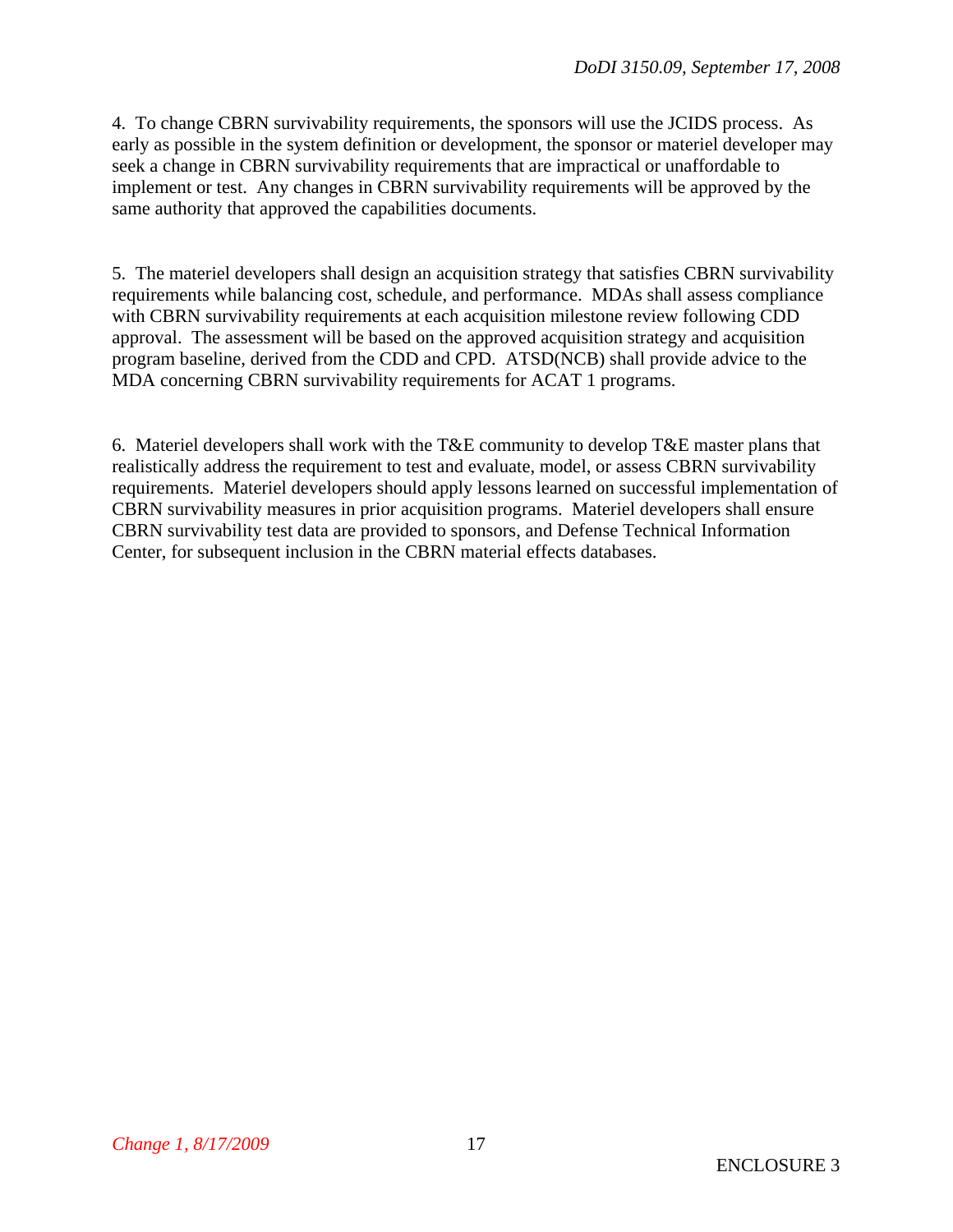## CBRN CSOG

1. The CSOG shall be chaired by ATSD(NCB) and meet at the call of the Chair to accomplish the following:

 a. Review DoD CBRN Survivability Policy goals and evaluate progress made in achieving those goals.

 b. Consider the feasibility of proposed concepts and review ongoing CBRN survivability projects.

 c. Ensure that CBRN survivability receives proper emphasis during the development of the defense planning guidance.

d. Monitor CBRN survivability RDT&E.

e. Monitor CBRN survivability testing programs and facilities.

 f. Ensure coordination and prevent duplication between DTRA and the Military Services CBRN survivability activities and with DISA command, control, and computers activities and programs that are related to but outside the scope of this Instruction.

g. Ease the exchange of information among participants.

 h. Refer recommendations of the CSOG for action by the USD(AT&L) to the applicable Defense Acquisition Board committee, OSD, the Military Departments, the Chairman of the Joint Chiefs of Staff, the Commanders of the Combatant Commands, or other applicable Defense Agencies, for consideration and resolution.

2. The following officials shall appoint a member to the CSOG:

a. Secretaries of the Military Departments.

b. Chairman of the Joint Chiefs of Staff.

c. Commandant of the Marine Corps.

d. Commanders of the Combatant Commands.

e. USD(AT&L) (may be represented by the ATSD(NCB), Chair).

 f. USD(P) (to be represented by the Assistant Secretary of Defense for Global Security Affairs and ASD(HD&ASA).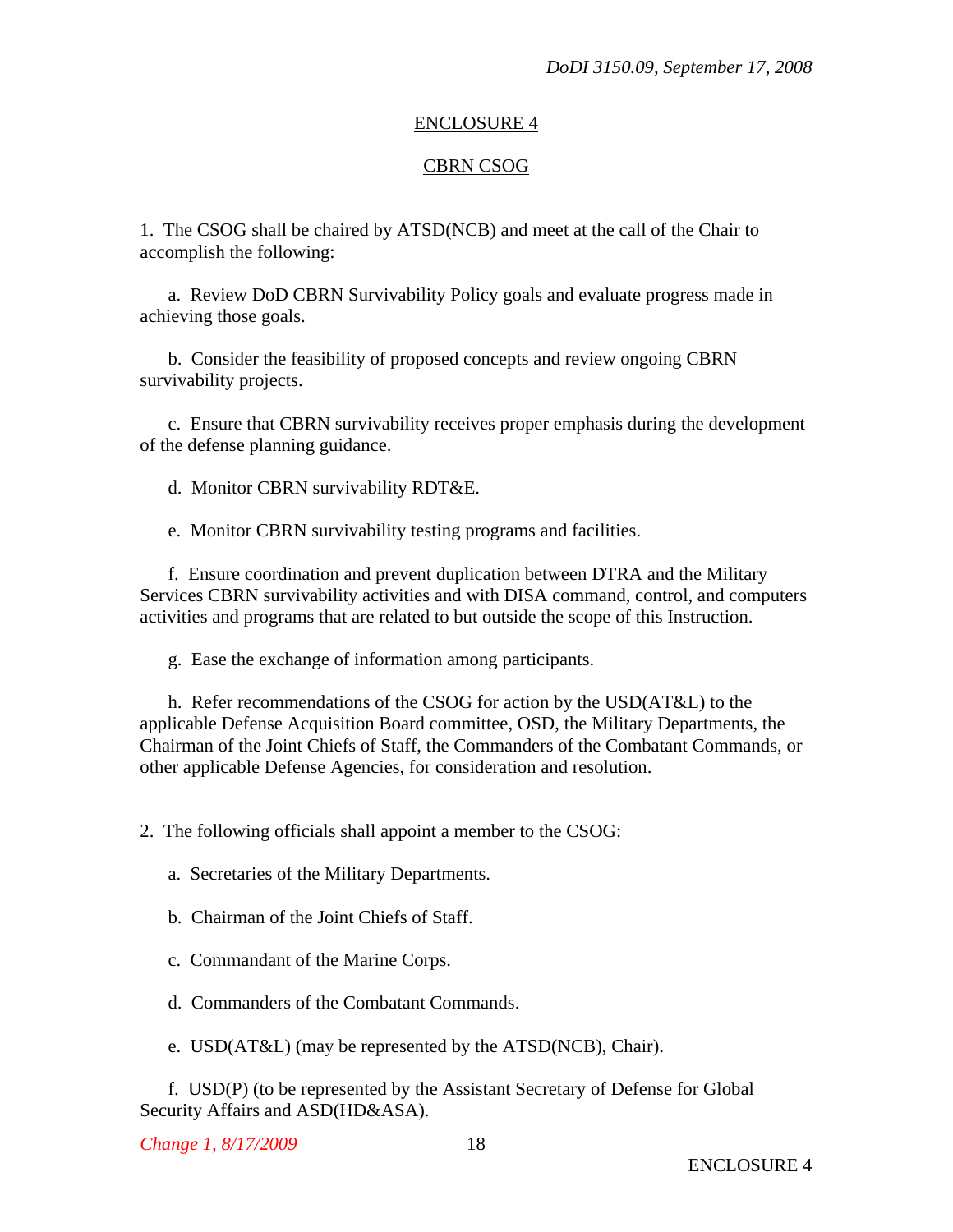- g. USD(P&R).
- h. USD(I)
- i. ASD(NII)/DoD CIO.
- j. General Counsel of the Department of Defense.
- k. DOT&E.
- l. Director of Program Analysis and Evaluation *DCAPE*.
- m. DDR&E.
- n. Director, DISA.
- o. Director, DIA.
- p. Director, DTRA.

3. The following may be invited by the CSOG Chair to send representation to CSOG meetings or to assist or support the CSOG, as required:

- a. USD(C)/CFO).
- b. Nuclear Weapons Council (Joint DoD and Department of Energy).
- c. U.S. NC2 System Support Staff (DoDD 3150.06 Reference (r)).
- d. Missile Defense Agency.
- e. Air Force Space Command (when requested by US Air Force representative).
- f. National Security Agency.
- g. Department of Energy.
- h. Department of State.
- i. Federal Bureau of Investigation.
- j. Central Intelligence Agency.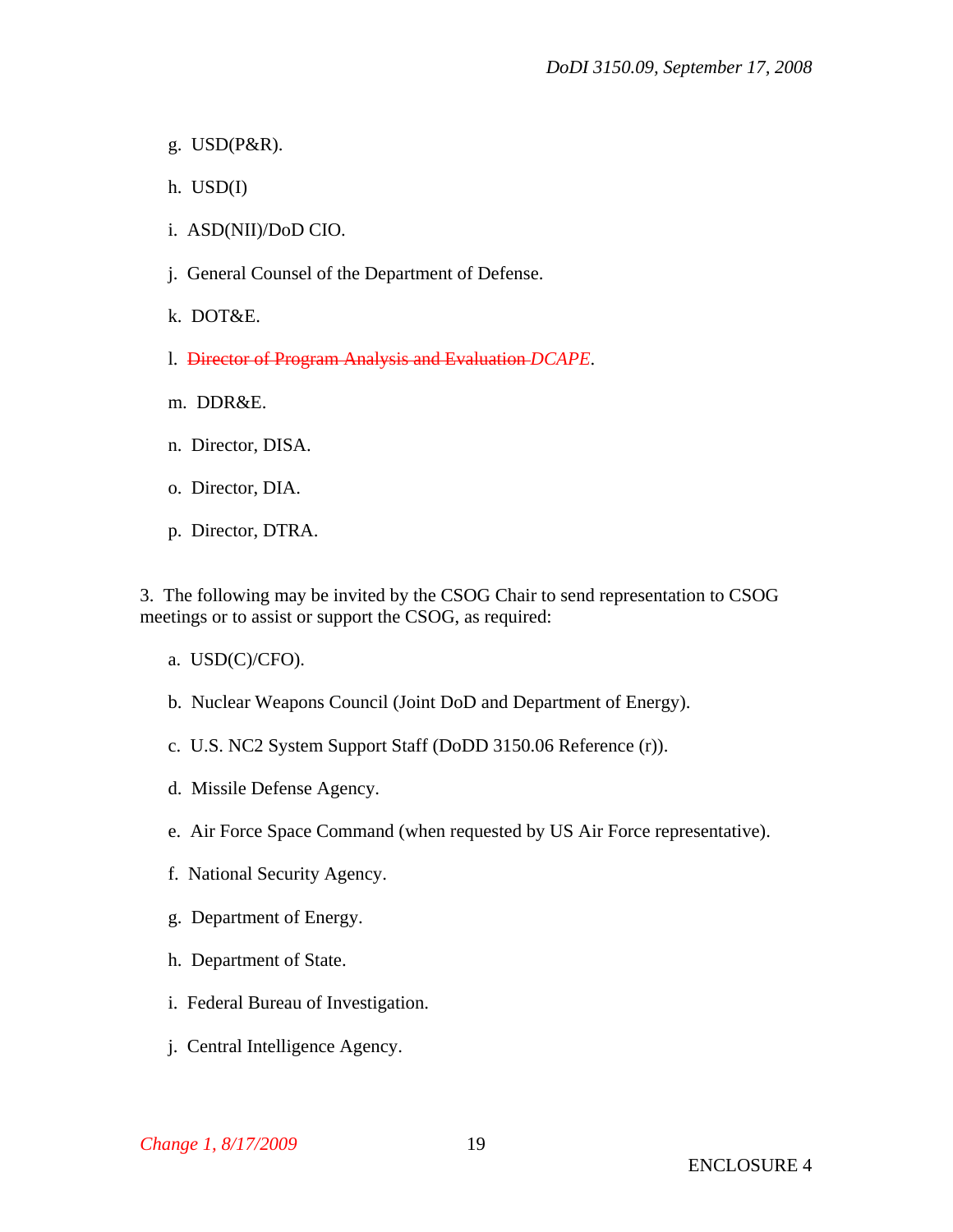

*Change 1, 8/17/2009*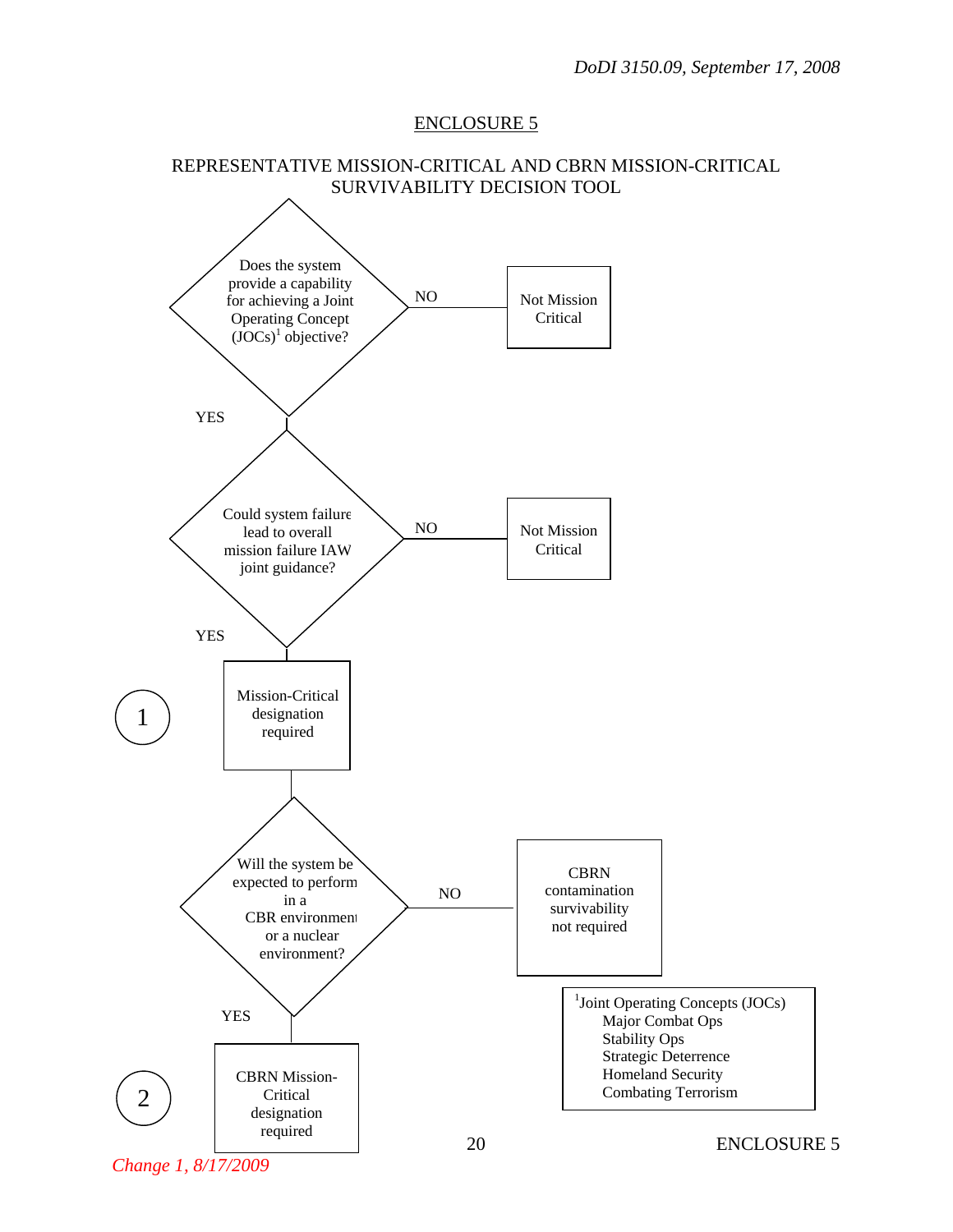## **GLOSSARY**

# PART I. ABBREVIATIONS AND ACRONYMS

| <b>ACAT</b>      | acquisition category                                                                                                          |
|------------------|-------------------------------------------------------------------------------------------------------------------------------|
| ASD(HD&ASA)      | Assistant Secretary of Defense for Homeland Defense and<br>America's Security Affairs                                         |
| ASD(NII)/DoD CIO | Assistant Secretary of Defense Networks and Information                                                                       |
|                  | Integration/DoD Chief Information Officer                                                                                     |
| ATSD(NCB)        | Assistant to the Secretary of Defense for Nuclear and Chemical<br>and Biological Defense Programs                             |
| <b>CBDP</b>      | <b>Chemical Biological Defense Program</b>                                                                                    |
| <b>CBR</b>       | chemical, biological, and radiological                                                                                        |
| <b>CBRN</b>      | chemical, biological, radiological, and nuclear                                                                               |
| <b>CBRND</b>     | <b>CBRN</b> Defense                                                                                                           |
| <b>CDD</b>       | capability development document                                                                                               |
| <b>CPD</b>       | capability production document                                                                                                |
| <b>CSOG</b>      | <b>CBRN Survivability Oversight Group</b>                                                                                     |
| DATSD(CBD&CDP)   | Deputy Assistant to the Secretary of Defense for Chemical<br><b>Biological Defense and Chemical Demilitarization Programs</b> |
| DATSD(NM)        | Deputy Assistant to the Secretary of Defense for Nuclear Matters                                                              |
| <b>DCAPE</b>     | Director of Cost Assessment and Program Evaluation                                                                            |
| <b>DCIP</b>      | Defense Critical Infrastructure Program                                                                                       |
| DDR&E            | Director of Defense Research and Engineering                                                                                  |
| <b>DIA</b>       | Director, Defense Intelligence Agency                                                                                         |
| <b>DISA</b>      | Director, Defense Information Systems Agency                                                                                  |
| <b>DPA&amp;E</b> | <b>Director of Program Analysis and Evaluation</b>                                                                            |
| <b>DMDA</b>      | Director, Missile Defense Agency                                                                                              |
| DoD              | Department of Defense                                                                                                         |
| DoDD             | Department of Defense Directive                                                                                               |
| DOT&E            | Director of Operational Test and Evaluation                                                                                   |
| <b>DTRA</b>      | <b>Defense Threat Reduction Agency</b>                                                                                        |
| <b>EMP</b>       | electromagnetic pulse                                                                                                         |
| <b>FCB</b>       | <b>Functional Capabilities Board</b>                                                                                          |
| <b>GIG</b>       | <b>Global Information Grid</b>                                                                                                |
| HM/HS            | hardness maintenance and hardness surveillance                                                                                |
|                  |                                                                                                                               |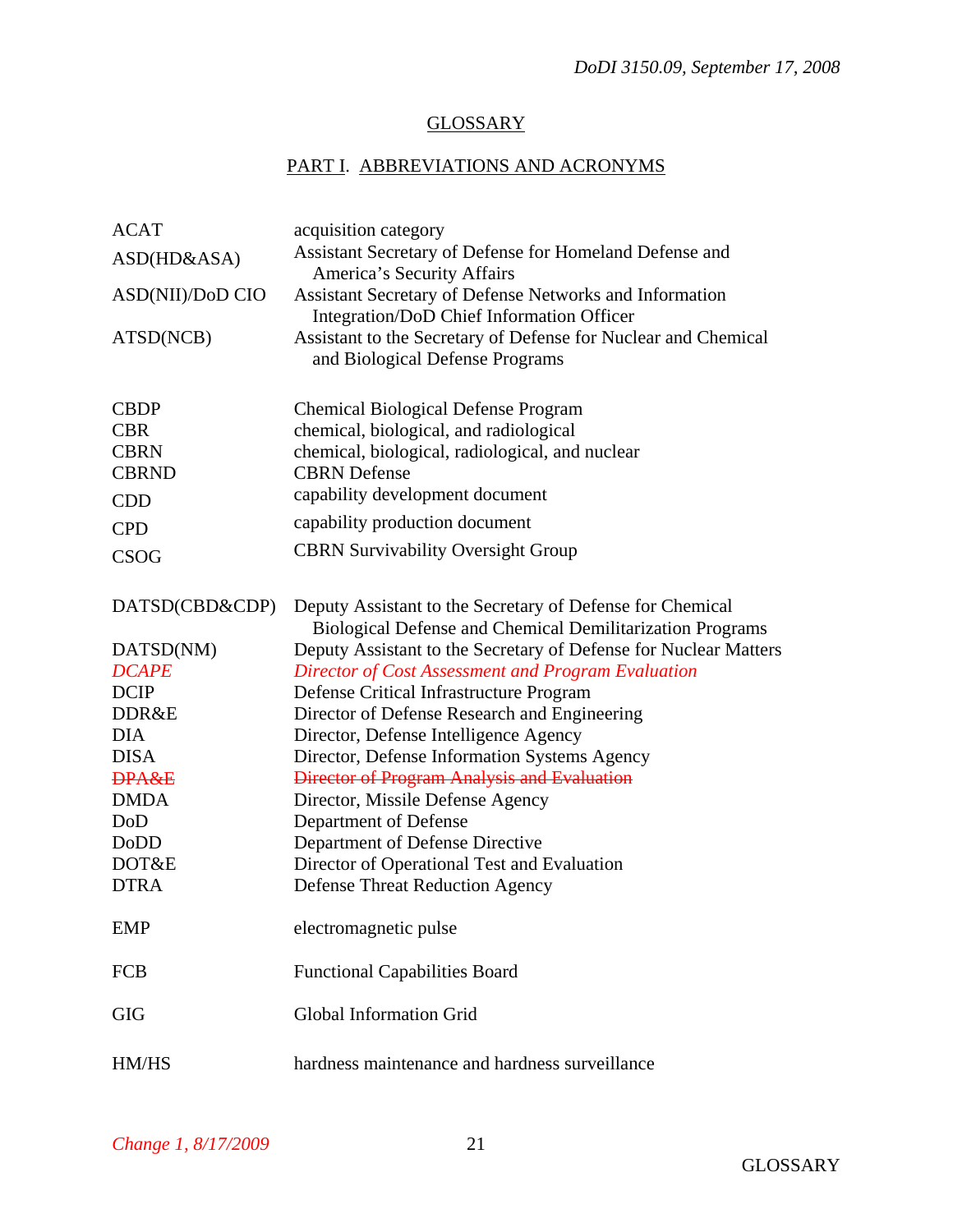| <b>IAW</b><br><b>ICD</b>    | in accordance with<br>initial capabilities document                                           |
|-----------------------------|-----------------------------------------------------------------------------------------------|
| <b>JCIDS</b><br><b>JROC</b> | Joint Capabilities Integration and Development System<br>Joint Requirements Oversight Council |
| <b>KPP</b>                  | key performance parameters                                                                    |
| <b>MDA</b><br><b>MDAP</b>   | <b>Milestone Decision Authority</b><br><b>Major Defense Acquisition Programs</b>              |
| NC <sub>2</sub>             | nuclear command and control                                                                   |
| POC<br><b>PSA</b>           | point of contact<br>principal staff assistant                                                 |
| RDT&E<br><b>RCS</b>         | research, development, test and evaluation<br><b>Report Control Symbol</b>                    |
| <b>STANAG</b>               | standardization agreement (NATO)                                                              |
| T&E<br><b>TTP</b>           | test and evaluation<br>tactics, techniques, and procedures                                    |
| USD(AT&L)                   | Under Secretary of Defense for Acquisition, Technology, and<br>Logistics                      |
| USD(C/CFO)                  | Under Secretary of Defense (Comptroller)/DoD Chief Financial<br>Officer                       |
| USD(I)                      | Under Secretary of Defense for Intelligence                                                   |
| USD(P)                      | Under Secretary of Defense for Policy                                                         |
| $USD(P\&R)$                 | Under Secretary of Defense for Personnel and Readiness                                        |
| <b>USJFCOM</b>              | <b>United States Joint Forces Command</b>                                                     |

## PART II. DEFINITIONS

Unless otherwise noted, these terms and their definitions are for the purpose of this Instruction only.

airblast. The crushing and pushing winds that occur within the first minute after a low-altitude nuclear burst.

CBR contamination survivability. The capability of a system to withstand chemical, biological, or radiological contaminated environments, decontaminants, and decontamination processes, without losing the ability to accomplish the assigned mission. A CBR contaminated survivable system is hardened against chemical or biological agent(s) or radiological contamination and decontaminants. It can be decontaminated, and is compatible with individual protective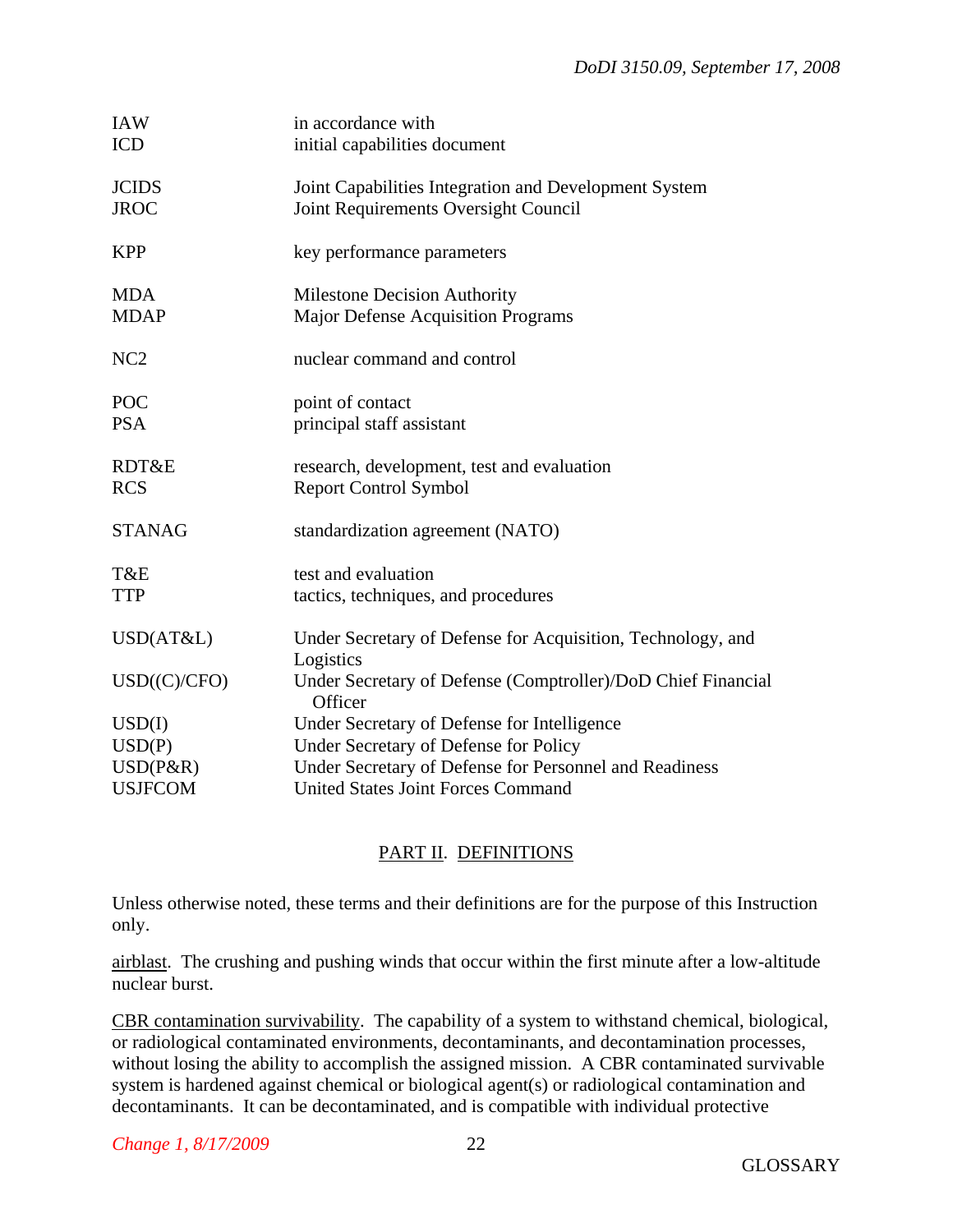equipment. CBR contamination survivability may be accomplished by hardening, timely resupply, redundancy, mitigation techniques (including operational techniques), or a combination thereof. The three elements of CBR contamination survivability are CBR hardness, CBR compatibility, and CBR decontaminability.

CBR compatibility. The capability of a system to be operated, maintained, and re-supplied by persons wearing a full complement of individual protective equipment, in all climates for which the system is designed and for the period specified in the Capability Development Document (CDD) or the Capability Production Document (CPD).

CBR environment. The environment created by chemical, biological, or radiological contamination.

CBR hardness. The capability of materiel to withstand the materiel-damaging effects of CBR contamination and relevant decontaminations.

CBR decontaminability. The ability of a system to be rapidly and effectively decontaminated to reduce the hazard to personnel operating, maintaining, and re-supplying it.

CBR decontamination. The process of making materiel safe by absorbing, destroying, neutralizing, rendering harmless, or removing chemical or biological agents and radiological contamination. This definition is for reference only; CBR decontamination is not one of the three elements of CBR contamination survivability.

CBRN mission critical. That subset of mission-critical systems with operational concepts requiring employment and survivability in a CBR environment or a nuclear environment.

CBRN survivability. The capability of a system to avoid, withstand, or operate during and/or after exposure to a CBR environment (and relevant decontamination) or a nuclear environment, without losing the ability to accomplish the assigned mission. CBRN survivability is divided into CBR survivability, which is concerned with CBR contamination including fallout, and nuclear survivability, which covers initial nuclear weapon effects, including blast, EMP and other initial radiation and shockwave effects.

combat developer. Command or agency that formulates doctrine, concepts, organization, materiel requirements, and objectives. May be used generically to represent the user community role in the materiel acquisition process. (Army and Marine Corps)

defense-critical system. A defense-critical system is a mission-critical system.

EMP. The electromagnetic radiation from a nuclear explosion caused by Compton-recoil electrons and photoelectrons from photons scattered in the materials of the nuclear device or in a surrounding medium. The resulting electric and magnetic fields may couple with electrical/electronic systems to produce damaging current and voltage surges.

ground shock. The shock wave produced in the ground after a sub-surface, surface, or nearsurface nuclear burst.

initial nuclear radiation. The neutron, gamma, and x-ray radiation occurring immediately following a nuclear burst.

*Change 1, 8/17/2009*